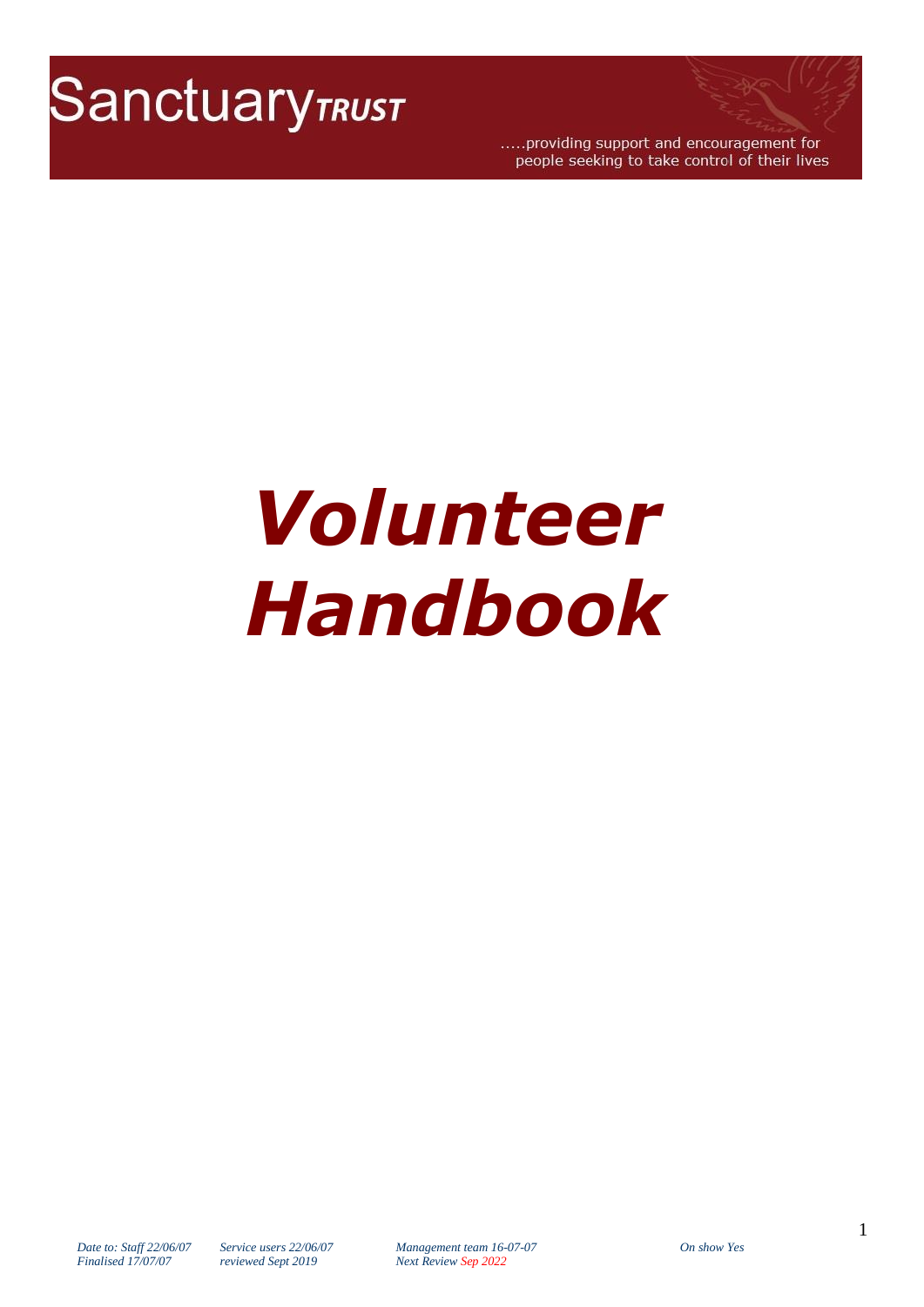# **Sanctuary TRUST**

.....providing support and encouragement for people seeking to take control of their lives

# *Contents*

- **Mission Statement**
- **VALUES AND PRINCIPLES of Sanctuary Trust**
- **Responsibilities**
- **Pass It On Scheme**
- **Recruitment of Volunteers**
- **Unacceptable Behaviour**
- **Support & Supervision**
- **Problem Solving Procedure**
- **Code of Conduct**
- **Confidentiality**
- **Equal Opportunities and Diversity Policy**
- **Property and Equipment**
- **Vehicles and Driving**
- **Office and Mobile Telephones**
- **Health and Safety Policy inc Lone Working**
- **Dealing with Awkward Service Users and Customers**
- **Professional Relationships And Boundaries**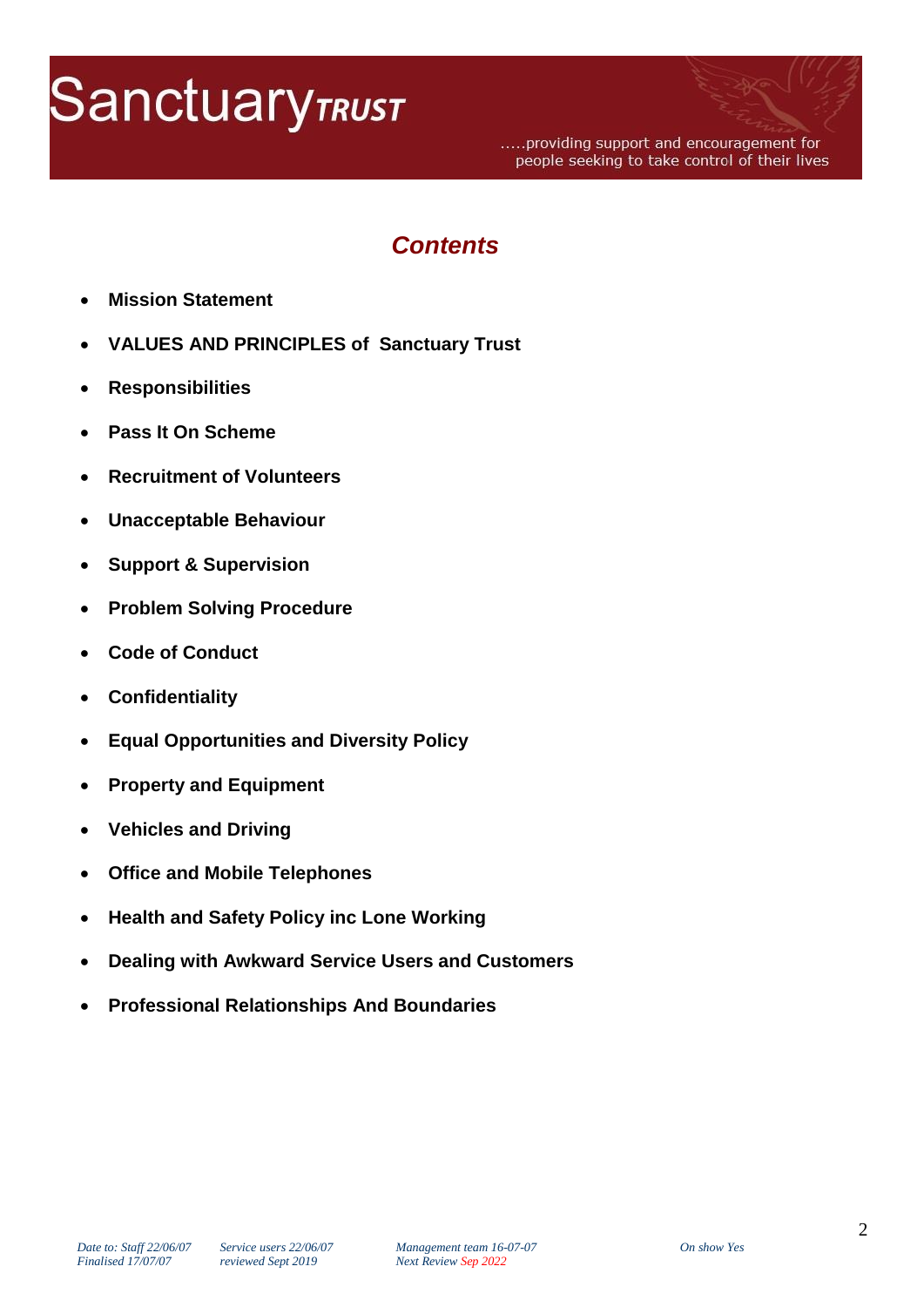# *Mission Statement*

The Sanctuary Trust is a practical expression of God's love, providing support and encouragement for people who are homeless or seeking to take control of their lives through addressing drug, alcohol or other, homeless-related problems.

# *Aim*

- To help people take a full place in society, and live independently.
- To give vulnerable people opportunity to improve the quality of life by providing a stable environment this enables them to take greater responsibility for their lives

# *Volunteer Handbook*

This handbook aims to demonstrate the principles for involving volunteers in Sanctuary Trust volunteer activities. This handbook was established on 11 Mar 2013 and will be reviewed in line with the Establishing and Reviewing Policies and Procedures, policy and procedure.

The purpose of this handbook is to provide overall guidance and direction to staff, volunteers and management (Management committee). The handbook is intended as a guidance and does not constitute either implicitly or explicitly a binding contractual agreement. Sanctuary trust reserves the right to change any aspect of this handbook at any time and to expect adherence to the changed handbook.

# *Volunteering Definition*

Volunteering is an important expression of citizenship and is an essential component of democracy. Volunteers are people who unpaid and of their own free will, contribute their time, energy and skills to benefit the people in the community.

# *Commitment*

Sanctuary Trust recognises the right that people have to participate in the life of their communities through volunteering. It also acknowledges that volunteers contribute in many ways, that their contribution is unique, and that it can benefit users of services, staff, local communities and the volunteers themselves. Sanctuary Trust values the contribution made by volunteers, and is committed to working in ways which are encouraging, supportive and which develop volunteering.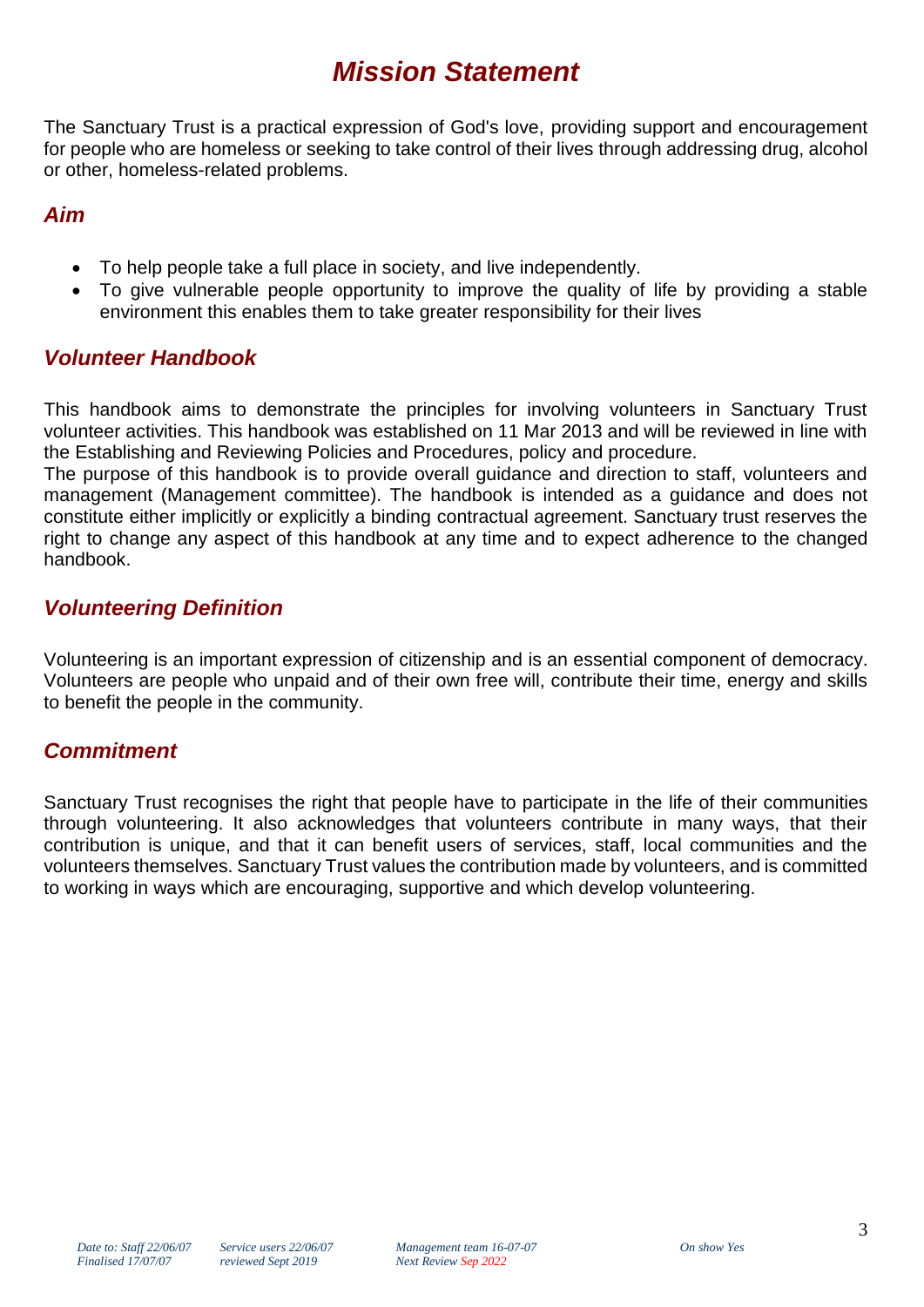# *Values and Principles of the Sanctuary Trust*

- Recognises the important role played by volunteers both in the work of the Sanctuary Trust, and the important and valuable contribution made by volunteers to fabric the local community.
- Acknowledges the unique contribution made by volunteers to the life of communities, participants, paid staff and to the volunteers themselves.
- Attempt to use the volunteer's skills, knowledge and experience in a way that will meet both the volunteers and the organisations needs.
- Recognises that volunteers complement the role of paid staff.

# *Responsibilities*

The appointed volunteer coordinator is responsible for the developments of voluntary activities within the Sanctuary Trust.

# *Volunteer's rights and responsibilities*

# *The Sanctuary Trust believes volunteers have the right to:*

- Know what is expected from them
- Have clearly specified lines of support and supervision
- Be shown appreciation
- Have a safe work environment
- Be insured
- Be trained
- Be provided with opportunities for personal and professional development
- Be treated fairly and equally

# *The Sanctuary Trust expects volunteers to:*

- Be reliable
- Be honest
- Respect confidentiality
- Make the most of training and support opportunities
- Carry out tasks in a way which reflects the aims and values of the organisation.

# *Pass it on Scheme*

It feels good to help people. The Pass it on' Scheme is the Trusts programme designed to help local people to achieve one of the 5 ways of wellbeing  $-$  to give back. By helping others, pass it on participants can improve their emotional health and be part of the response to supporting the homeless in Rochdale.

**Scheme Beneficiaries** are people that benefit from the support the Scheme offers. At the moment this includes those that access the local Community Soup Kitchens, Emergency accommodation project and supported Housing projects. As the Scheme develops we aim to increase our impact Borough wide.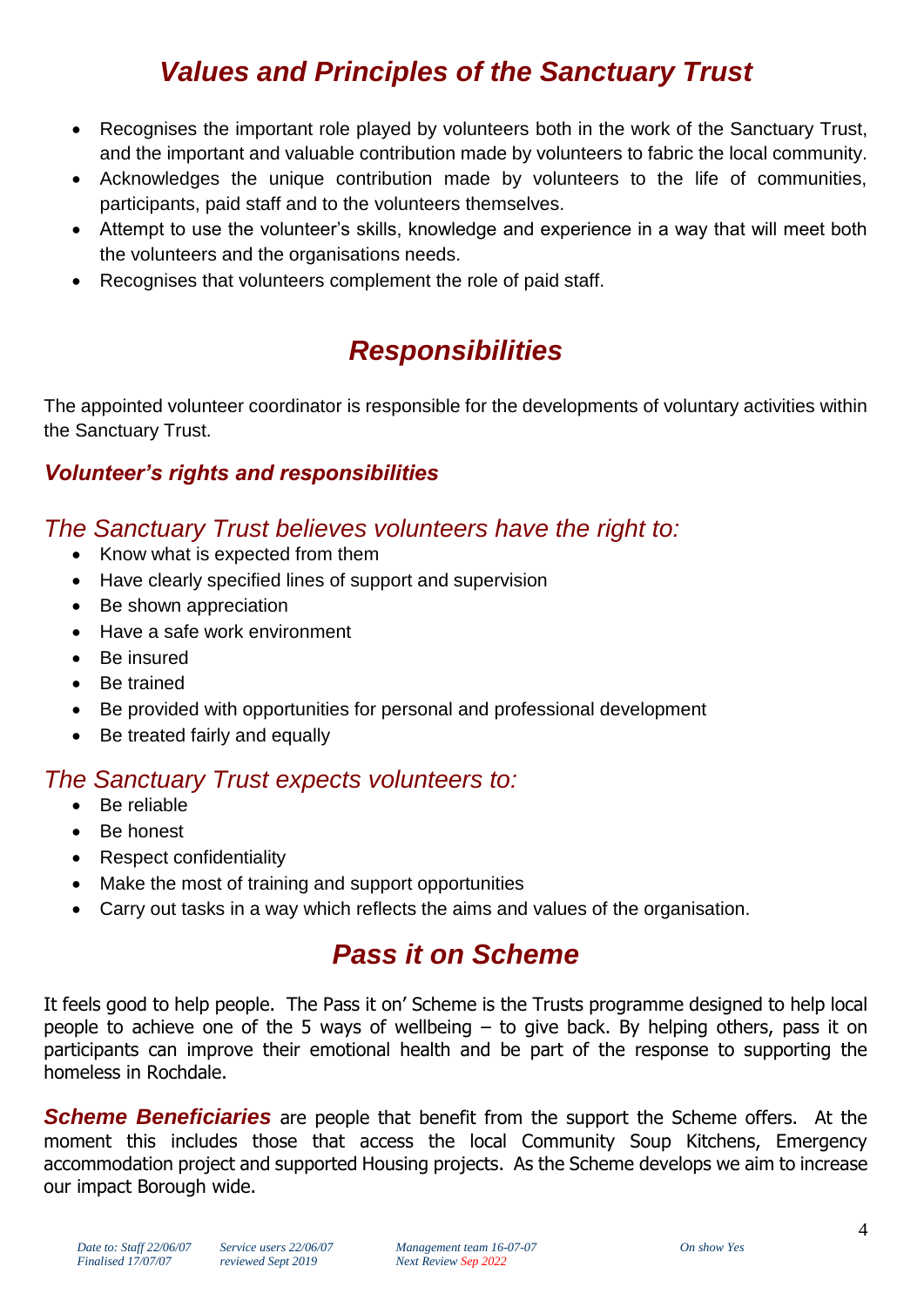**Scheme helpers** consist of people that are currently or have been homeless that would like to give back by helping out at Projects. There are no commitments or requirements at this stage, Pass it on Helpers simply enjoy the benefits of giving back and being a part of a team of volunteers doing their bit to help the homeless.

**Scheme Members** consist of persons with lived experience that envision a time where they are employed by Sanctuary trust or similar organisation. Members are given a full induction, following this period (induction usually takes 6 weeks) members are given additional responsibilities such as facilitating Reintegration Group Works, delivering Crisis Interventions and running Housing drop ins. At this stage we will also look to partner with similar organisations to widen Members experience opportunities. In addition, we will continue to support members develop professionally by providing other training opportunities.

Following 52 weeks of Scheme membership, *graduates of the Scheme* are guaranteed interview at Sanctuary Trust. In addition, we will support all members apply and achieve employment with partner organisation

Scheme Supporters are members of the public who want to offer their time, skills and experience to support our participants through the process.

*Stage 1 Scheme Supporters* are similar to Scheme helpers, there are no commitments or requirements at this stage, Pass it on Helpers simply enjoy the benefits of giving back and being a part of a team of volunteers doing their bit to help the homeless.

*Stage 2 Scheme Supporters* are similar to Scheme members. They are given a full induction, following this period (induction usually takes 6 weeks) members are given additional responsibilities such as facilitating Reintegration Group Works, delivering Crisis Interventions and running Housing drop ins. At this stage we will also look to partner with similar organisations to widen Members experience opportunities. In addition, we will continue to support members develop professionally by providing other training opportunities.

|                         | <b>Helpers</b> | Members | Graduates | <b>Supporters</b> | <b>Supporters</b> |  |
|-------------------------|----------------|---------|-----------|-------------------|-------------------|--|
|                         |                |         |           |                   |                   |  |
| Completed referral form |                |         |           |                   |                   |  |
| volunteer<br>Sign       |                |         |           |                   |                   |  |
| agreement               |                |         |           |                   |                   |  |
| Join the team at local  |                |         |           |                   |                   |  |
| soup kitchen            |                |         |           |                   |                   |  |
| Attend professional     |                |         |           |                   |                   |  |
| boundaries training     |                |         |           |                   |                   |  |
| Supporting participants |                |         |           |                   |                   |  |
| in their rehabilitation |                |         |           |                   |                   |  |
| and recovery (where     |                |         |           |                   |                   |  |
| appropriate)            |                |         |           |                   |                   |  |
|                         |                |         |           |                   |                   |  |
| Where appropriate we    |                |         | X         | X                 | X                 |  |
| offer tenancy support   |                |         |           |                   |                   |  |
| and living skills       |                |         |           |                   |                   |  |
|                         |                |         |           |                   |                   |  |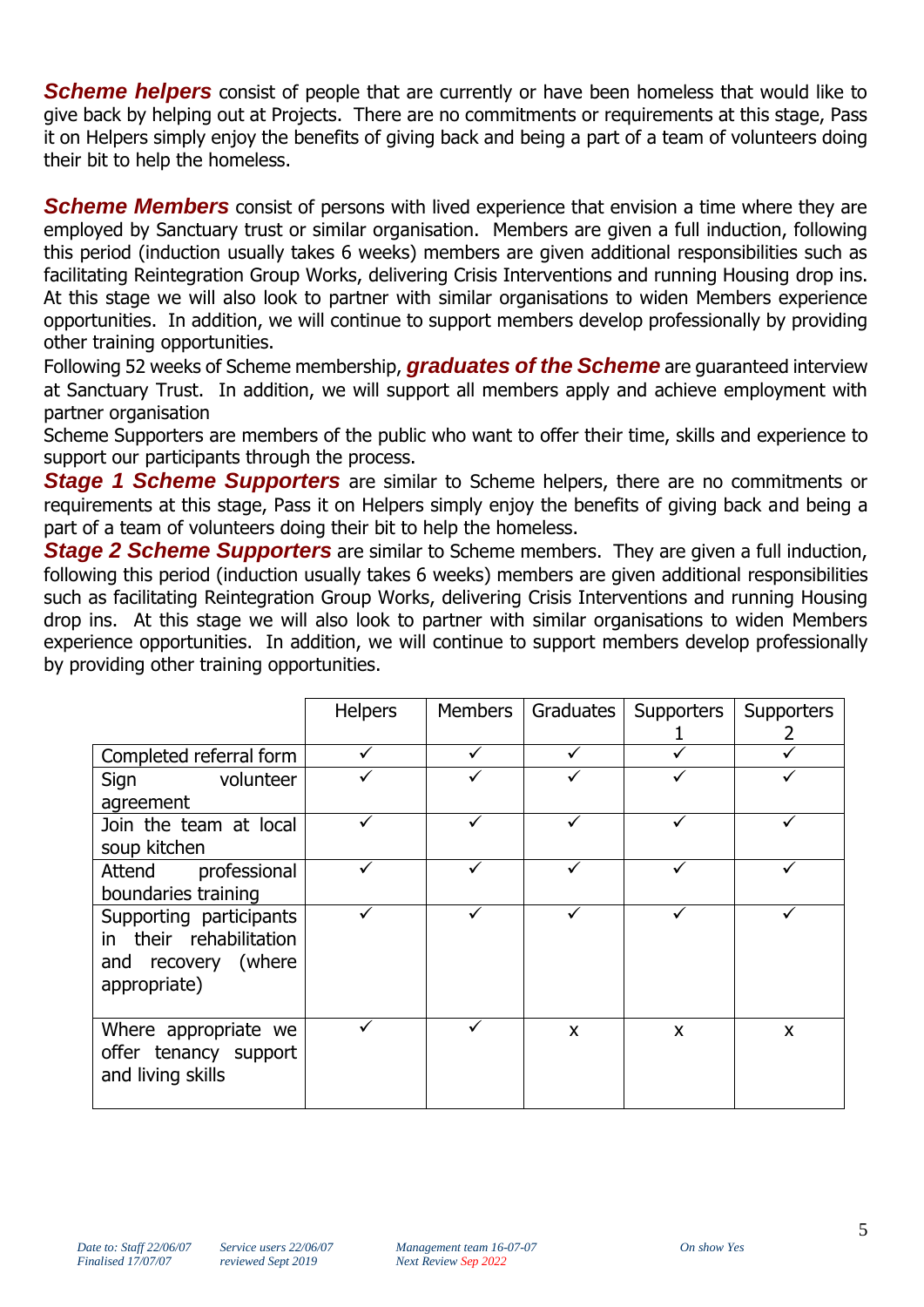|                                                                                                                                  | <b>Helpers</b>            | <b>Members</b> | Graduates                 | Supporters<br>1    | <b>Supporters</b><br>2 |
|----------------------------------------------------------------------------------------------------------------------------------|---------------------------|----------------|---------------------------|--------------------|------------------------|
| Engage in accredited<br>qualifications,<br>eLearning and in-house<br>training. Achieve on<br>average 1 qualification<br>per week | $\mathsf{x}$              |                |                           | $\mathsf{x}$       |                        |
| Attend<br>weekly<br>sessions<br>supervision<br>with<br>appointed<br>and<br>supporter<br>or<br>graduate                           | $\boldsymbol{\mathsf{X}}$ |                | X                         | $\mathsf{x}$       |                        |
| Create a career goals<br>action plan, identify<br>skills and qualification<br>achieve<br>required to<br>career aspiration        | $\mathsf{x}$              |                |                           | $\mathsf{x}$       |                        |
| Engage in an ongoing<br>assessment / review<br>process assessment                                                                | $\pmb{\chi}$              |                | $\boldsymbol{\mathsf{x}}$ | $\pmb{\times}$     |                        |
| Complete 3 placements<br>that will help Member to<br>gain experience in the<br>area they hope<br>to<br>achieve employment in     | X                         | ✓              | $\pmb{\times}$            | $\pmb{\times}$     | X                      |
| Volunteer<br>for<br>a<br>12hours<br>minimum<br><b>of</b><br>per week                                                             | $\mathsf{x}$              | ✓              | $\mathsf{x}$              | $\pmb{\times}$     | $\mathsf{X}$           |
| the<br>Improving<br>wellbeing<br><b>of</b><br>participants                                                                       | X                         | ✓              | $\checkmark$              | $\pmb{\mathsf{X}}$ | ✓                      |
| Support helpers in their<br>role within the Scheme                                                                               | $\mathsf{x}$              | ✓              |                           | $\pmb{\mathsf{X}}$ |                        |
| <sub>of</sub><br>offer<br>An<br>employability<br>workshops                                                                       | $\mathsf{X}$              | $\checkmark$   | $\checkmark$              | $\pmb{\mathsf{X}}$ | ✓                      |
| members<br>Support<br>facilitating<br>through<br>group supervision.                                                              | $\mathsf{\overline{X}}$   | ✓              |                           | $\mathsf{X}$       | ✓                      |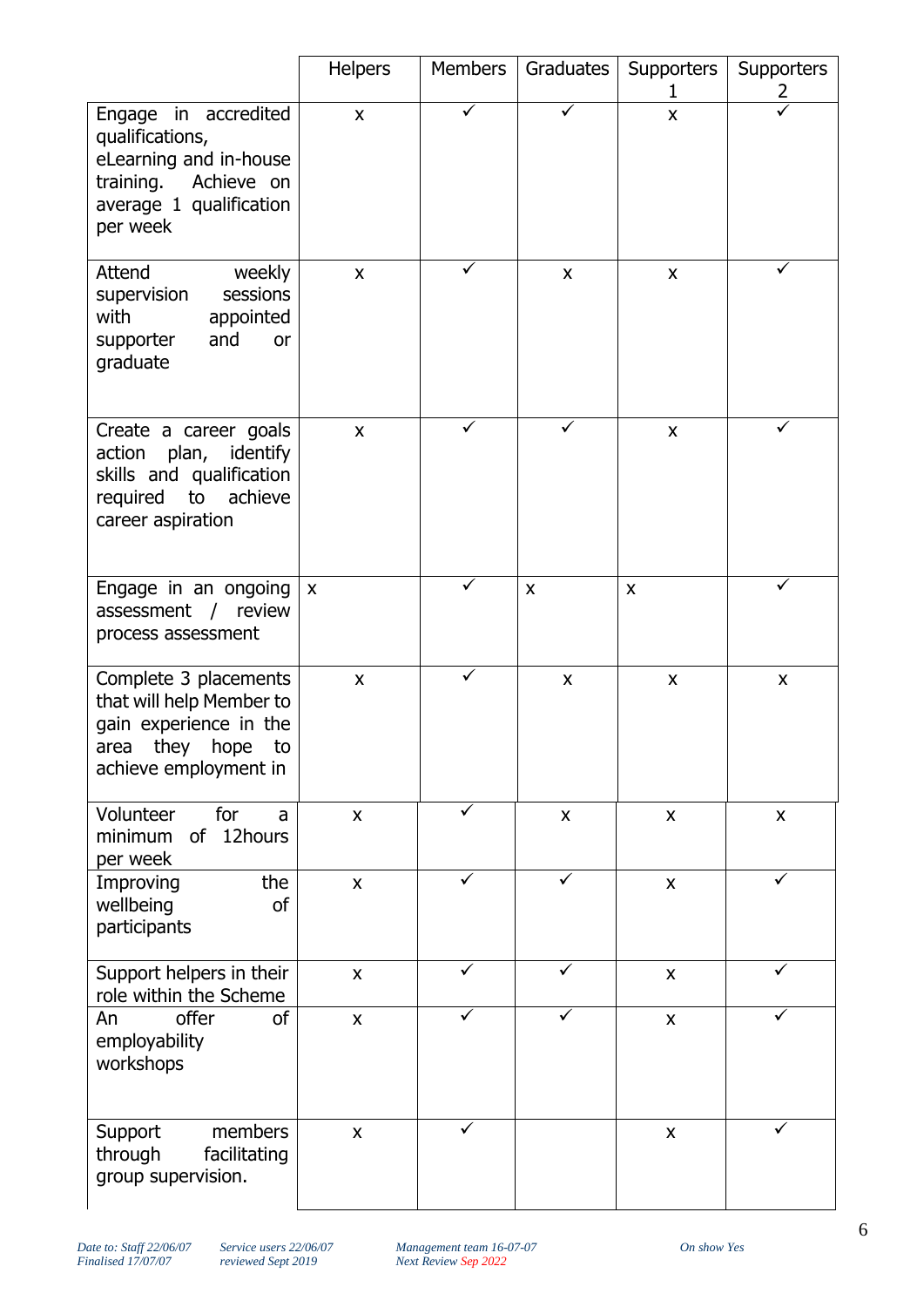|                                                                                                           | Helpers                   | Members | Graduates | Supporters | Supporters<br>2 |
|-----------------------------------------------------------------------------------------------------------|---------------------------|---------|-----------|------------|-----------------|
| Where appropriate, an<br>offer of<br>support<br>applying<br>for<br>employment                             | $\mathsf{x}$              | ✓       |           | X          |                 |
| Continue<br>a<br>commitment to pass it<br>on by committing to an<br>agreed amount<br>of<br>volunteer work | $\mathsf{x}$              | X       |           | X          | X               |
| Befriend and meet up<br>with<br>appointed<br>participant once a week                                      | $\boldsymbol{\mathsf{X}}$ | X       |           | X          |                 |

# *Recruitment of volunteers*

- The Sanctuary Trust will recruit volunteers on a proactive basis, with the intent of broadening and expanding the involvement of the local community.
- Volunteers will be recruited in accordance with all of our policies and procedures.
- The sole qualification for volunteer recruitment shall be to suitably perform the required tasks.
- All prospective volunteers will be required to complete an assessment & application form.
- All prospective volunteers will meet with the manager to find out what they would like to do, what skills they have that will enable them to carry out the role, suitability to the volunteer role and how best their potential can be reached.
- Volunteers will be asked to provide the name of at least two people who are willing to act as a referee. This person must not be related to the prospective volunteer.

# *Volunteer Agreements and Task Descriptions*

- Each volunteer will have a Volunteer Agreement establishing what the organisation undertakes to provide them.
- Each volunteer will have a Task Description that will clearly outline what their role within the Sanctuary Trust is and will have a written outline of specific tasks they will be undertaking.

# *Induction & Training*

All volunteers will receive an induction into their role by the volunteer coordinator they will receive an induction pack which will include:

- a task description
- a volunteer agreement
- Expenses
	- policies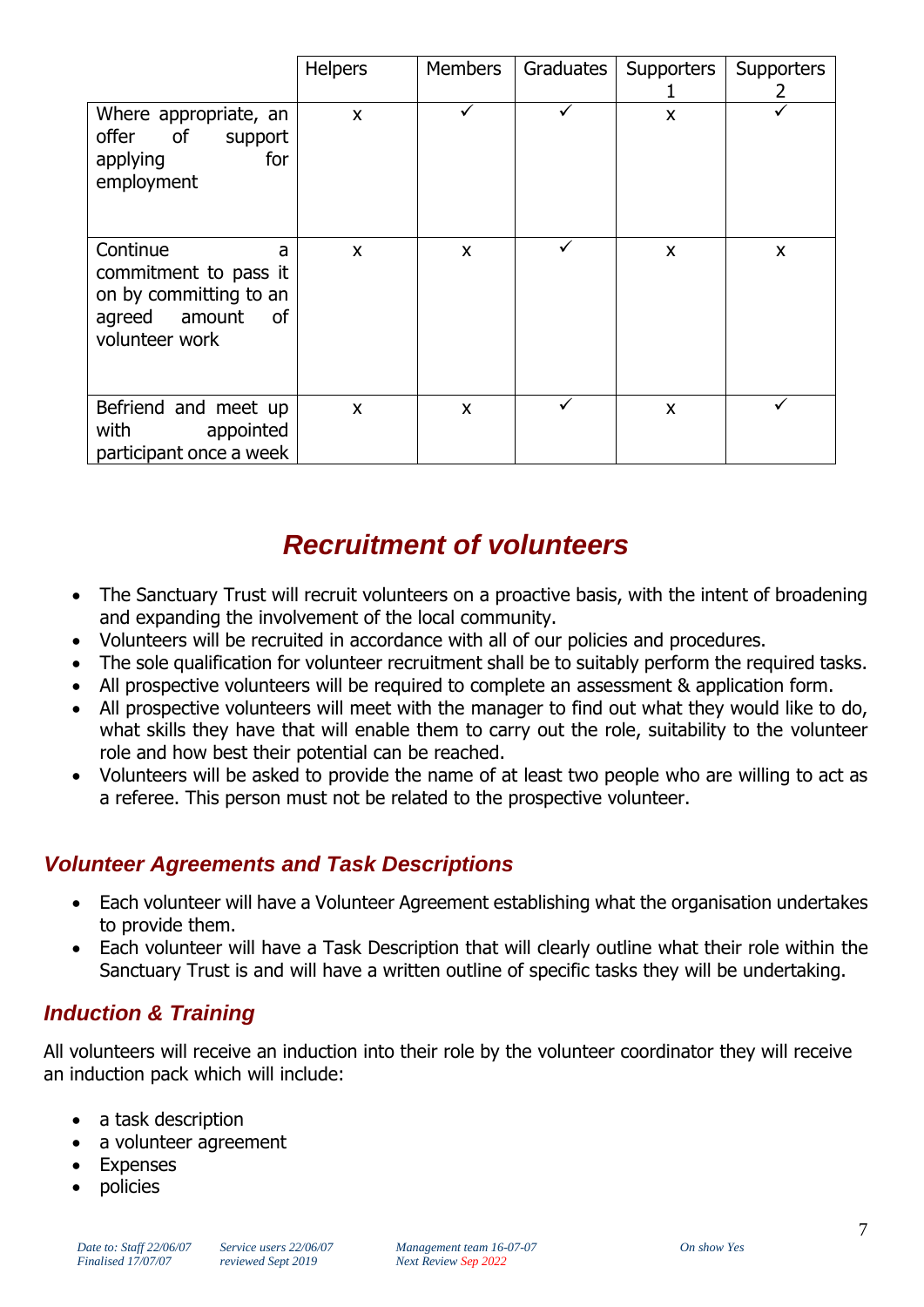- a sample supervision form
- An exit interview form.
- Programme completed

Volunteers will be entitled to receive additional training this can only be accessed if the course is beneficial to the role the volunteer is carrying out at the Sanctuary Trust.

# *Expenses*

Payment of volunteer out of pocket expenses

Sanctuary Trust will reimburse the following type of volunteer out of pocket expenditure:

• Travel to and from the place of volunteering (based upon public transport fares)

#### Procedure for claiming expenses

- 1. At the end of the volunteering day, volunteers will complete a volunteer expenses claim form (see Volunteer Induction Pack).
- 2. The form will be given to their line manager, or in their absence a member of the management team for authorisation.
- 3. Once authorised, the manager will then pass the form to the Finance Officer for processing.

#### Payment

The claim will be reimbursed in cash on the same day, if this procedure is not followed the volunteer needs to report this to their line manager, or in their absence a member of the management team. Please ensure that a receipt is given to a member of staff.

# *Criminal Records Check*

If volunteers will be working directly with vulnerable members of the community they will be required to undergo a CRB Check to ascertain their suitability for the role.

#### *Volunteers who do not agree to this check may be refused!*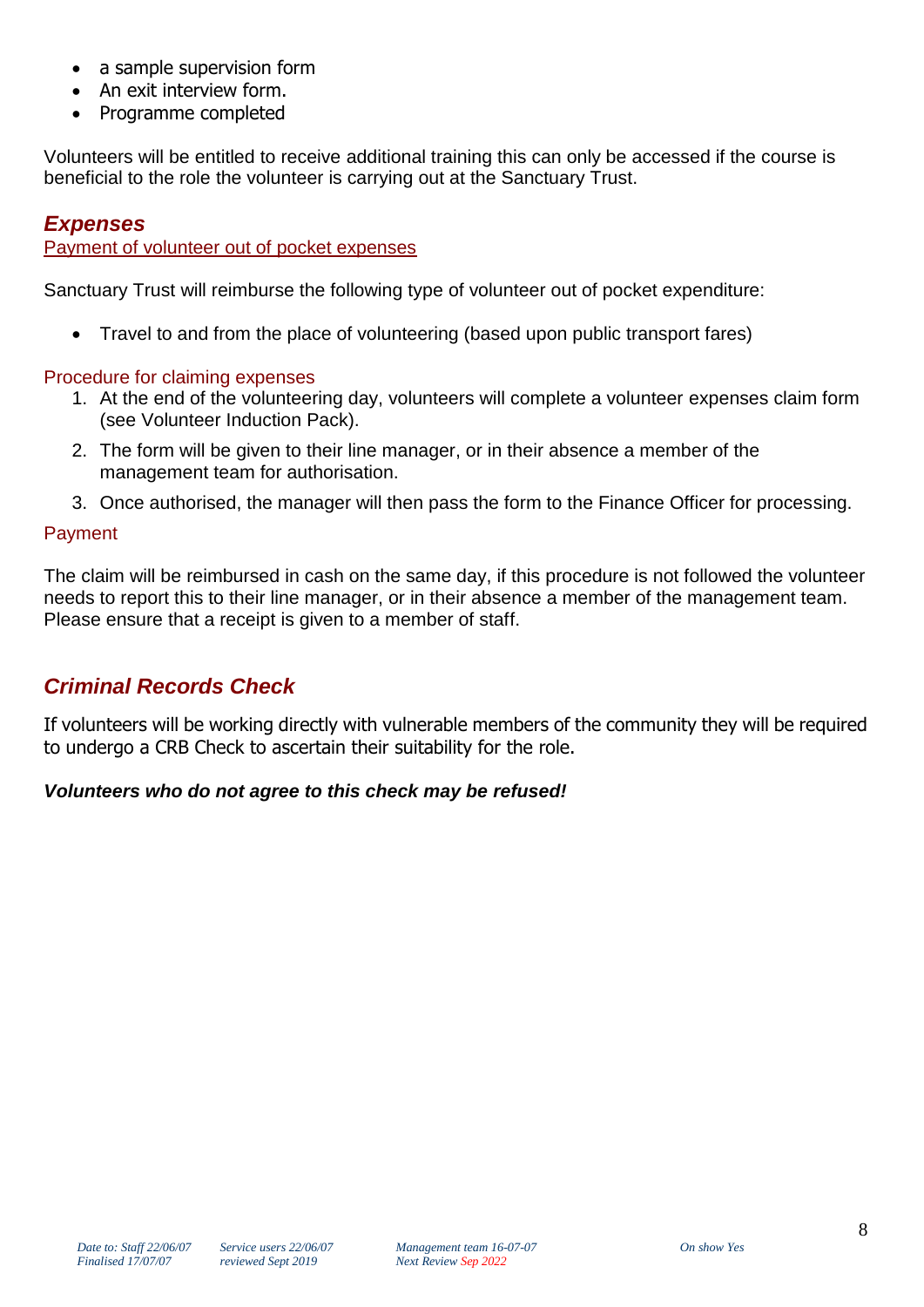# *Unacceptable Behaviour*

Set out below are examples of behaviour which the Sanctuary Trust treats as unacceptable behaviour such behaviour may result in volunteers being asked to leave.

- theft, dishonesty or fraud
- smoking, on Trust premises
- assault, acts of violence or aggression
- unacceptable use of obscene or abusive language
- possession or use of or being under the influence of non-medicinal drugs or alcohol on Company premises or during volunteer hours
- wilful damage to Company, staff, volunteers or customer property
- serious or gross negligence
- bringing the Sanctuary Trust into disrepute
- unlawful discrimination, including acts of indecency or harassment (please refer to the Equal Opportunities Policy set out in this Handbook)
- serious breach of health and safety policies and procedures
- breach of confidentiality, including the unauthorised disclosure of Company business to the media or any other party
- unauthorised accessing or use of computer data
- unauthorised copying of computer software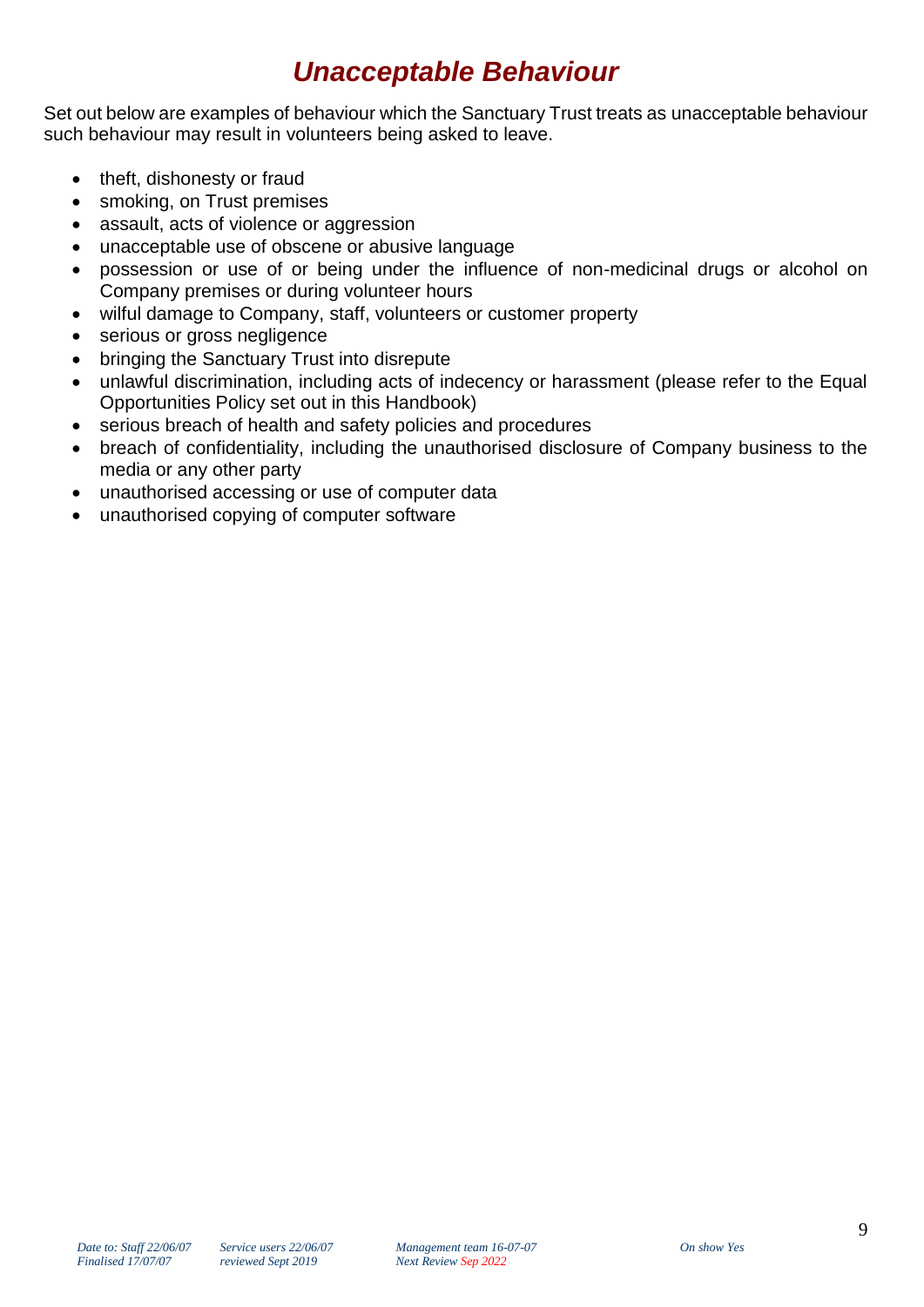# *Support & Supervision*

Supervision sessions are a vital part of, motivating, supporting and training volunteers.

# *Benefits of supervision*

Effective supervision should benefit the service and volunteers.

#### **Benefits for the volunteer coordinator and the service are that**:

- Problems can be identified at the earliest possibility
- The volunteers' objectives can be monitored
- Volunteer's retention rates may be increased
- A relationship can be developed with the volunteers
- There may be improvements in volunteer's performance
- Leadership can be exercised (e.g. clarifying and affirming the vision of service delivery) Communication may be improved between the volunteer and volunteer coordinator

#### *Benefits to the volunteers are that*

- They have "space" away from their volunteer position in a private one-to-one setting
- Potential issues can be discussed
- Areas of their volunteer position that need improvement can be identified at an early stage
- Training and development needs can be identified
- They can receive feedback about their volunteering
- They may have increased feeling of being valued by the organisation
- A relationship can be developed with their supervisor
- They can develop clarity about their volunteer role
- Their motivation and volunteer satisfaction may be increased
- Communication may be improved between the volunteers & supervisor

# *Supervision meeting*

It is the volunteer coordinators responsibility to ensure that supervision happens regularly, usually every two weeks for new volunteers, when volunteers are deemed to be confident supervision will take place every month.

It is important that both the volunteers and supervisor prepare for the supervision session, considering what they want to discuss and to achieve from the meeting.

A standard format can be helpful, as long as time is allowed for other issues. A mutually agreed agenda will ensure all relevant issues are covered. Records of meetings should be kept and retained on the volunteers file. The volunteer should receive a copy. All documents should be treated as confidential with only management and the volunteer's having access.

# *Group supervision for volunteers*

Many of the principles and aims of individual supervision can be applied to group supervision. Group supervision can be particularly effective, providing a range of different perspectives on service delivery issues. However, group supervision can provoke anxiety, as individuals may feel vulnerable in front of colleagues, although some individuals may prefer the less intimate approach.

Whilst the group may learn from group processes, the group dynamics may interfere with the supervision process. It should be noted that there can also be competition between group members for time and attention. Group supervision will be recognised during volunteers meetings.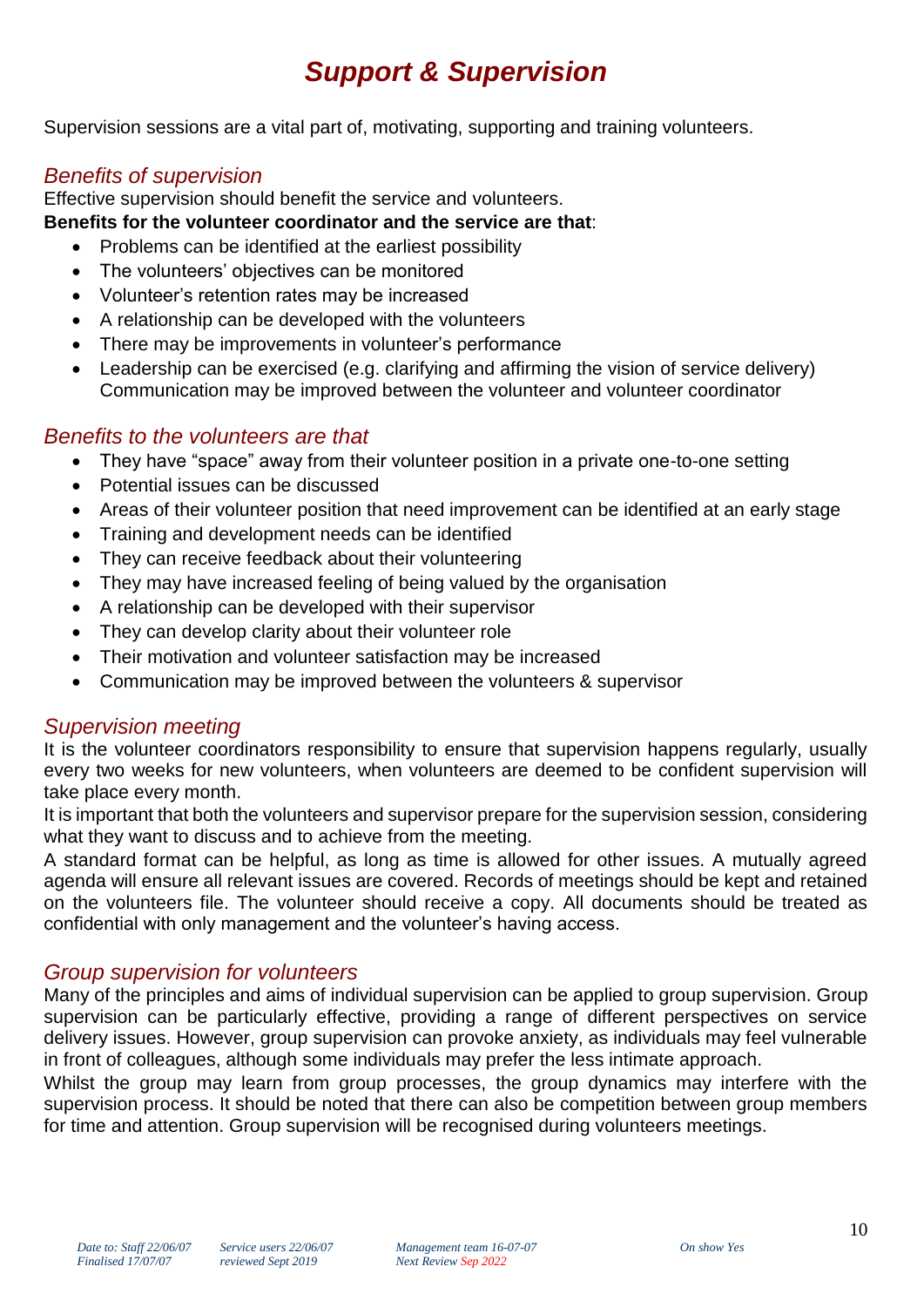# *Problem Solving Procedure*

While we do not have legal duties towards volunteers, and do not wish to create a contractual relationship with them, we feel that it is important that problems or complaints are dealt with fairly, openly and consistently. To help with this we have put in place the following procedures.

# *If a volunteer has a complaint about the Sanctuary Trust, a member of staff or another volunteer*

We hope that most problems can be solved informally. But if this is not the case the volunteer should raise the matter formally with the volunteer coordinator.

If the complaint is against the volunteer coordinator, then the volunteer should request a meeting with the appropriate senior manager**.**

If the issue is not resolved then it should be put in writing to the **CEO.** The matter should be dealt with within 14 days.

There is a compliments concerns & complaints form on the website at <http://www.sanctuarytrust.org.uk/contact/compliments-concerns-and-complaints/>

# *If there is a problem with a volunteer's behavior*

Again, hopefully this can be resolved informally. Many 'problems' are simply due to training needs, a lack of support, inappropriate roles and so on. Where informal measures are not enough the volunteer coordinator will raise the issue in a formal meeting with the volunteer. The volunteer will be entitled to put their case. If it is felt necessary an informal warning may be issued, with steps agreed to improve conduct.

If the issue is still not resolved a meeting involving the volunteer, volunteer coordinator and the appropriate senior manager will be called. This may result in a formal warning, with the understanding that following another warning the volunteer will be asked to leave.

If a volunteer is believed to have behaved in a manner that has or could have seriously affected the Sanctuary Trust – for example theft, bullying, or violence – they will be immediately asked to leave while the matter is investigated by the volunteer coordinator and the appropriate senior manager. The volunteer will be able to put their case forward, and a decision will be made within 14 days. If the complaint against the volunteer is upheld they will be excluded from volunteering.

*In all cases volunteers have the right to be accompanied at meetings on these issues by a volunteer, member of staff or friend.*

*Volunteers can appeal decisions to the senior management team, and will receive a response within 14 days.*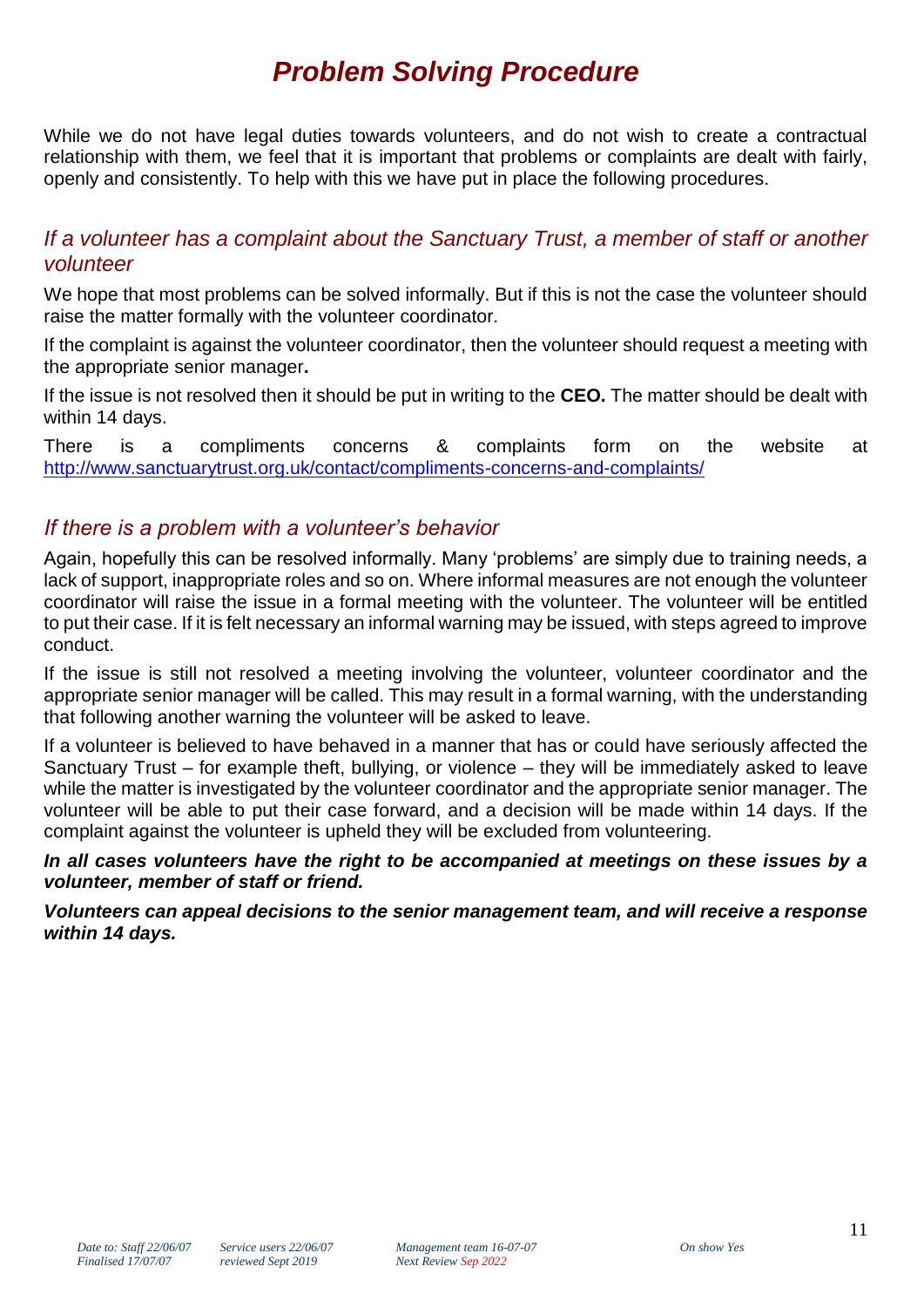# *Code of Conduct*

The Sanctuary Trust's Code of Conduct is set out below. It covers the main standards of behaviour the Sanctuary Trust requires from volunteers, and service users.

The Sanctuary Trust Rules and the examples of unacceptable behaviour are not exhaustive. All volunteers are under a duty to comply with the standards of behaviour and performance required by the Sanctuary Trust and to behave in a reasonable manner at all times.

- Volunteers are expected to dress appropriately, be polite, courteous, and reliable in dealings with colleagues, organisations, and users of the Trust's services and activities;
- A high standard of personal cleanliness and hygiene is required. This creates a good impression on service users, visitors, stakeholders and colleagues;
- Jewellery, make up and fashion may be worn in moderation. Excess and extravagance is not appropriate; i.e., no revealing clothes such as short skirts or low cut tops or trousers that reveal underwear; volunteers should not wear any clothes which carry inappropriate, inflammatory, racist, sexist etc logos;
- The consumption of alcohol, or taking of drugs (unless prescribed by a medical practitioner), or abuse of any intoxicating substance or solvent on any of the charities premises is forbidden and considered unacceptable behaviour.
- Sanctuary Trust operates a no-smoking policy. Smoking is allowed in designated areas only;
- Any form of gambling or betting is not permitted on Sanctuary Trust premises or anywhere else when acting on behalf of the Sanctuary Trust or operating under its direction. Lending or borrowing of money is also forbidden;
- Canvassing or selling of goods is not allowed unless under the authority and order of the Project Manager;
- Speech and general demeanour should at all times be moderate, edifying and polite;
- On no account will relationships with service users, colleagues or stakeholders be used in pursuit of personal aims or in such a way as to involve the said groups or individuals in any dispute. Appropriate policies and procedures are in place and should be followed. I.e. Complaints or problem solving for volunteers.
- Volunteer or other contact with service users must not extend beyond normal working hours except for special events such as leisure activities organised or authorised by Sanctuary Trust, on condition that the contact is cleared and authorised by the Project Manager and any other relevant agency.
- As the Christian ethos of Sanctuary Trust puts great emphasis on leading by example all volunteers are expected to maintain this Code of Conduct for the benefit of the service users.
- Volunteers will be expected through agreed procedures and without fear of recrimination to bring to the attention of management any deficiency in the provision of service.
- Volunteers must report any impropriety or breach of procedure
- Volunteers must be aware of what information must or may be disclosed to others and act accordingly.
- Volunteers must also ensure confidential information as seen only by those with a right to see it.
- Volunteers must not use information gained through their volunteering for personal gain and volunteers must not pass it on to others who might use it in that way.
- Volunteers must declare any personal connections with service users.
- Volunteers must comply with the law and with Sanctuary Trust policies on equality.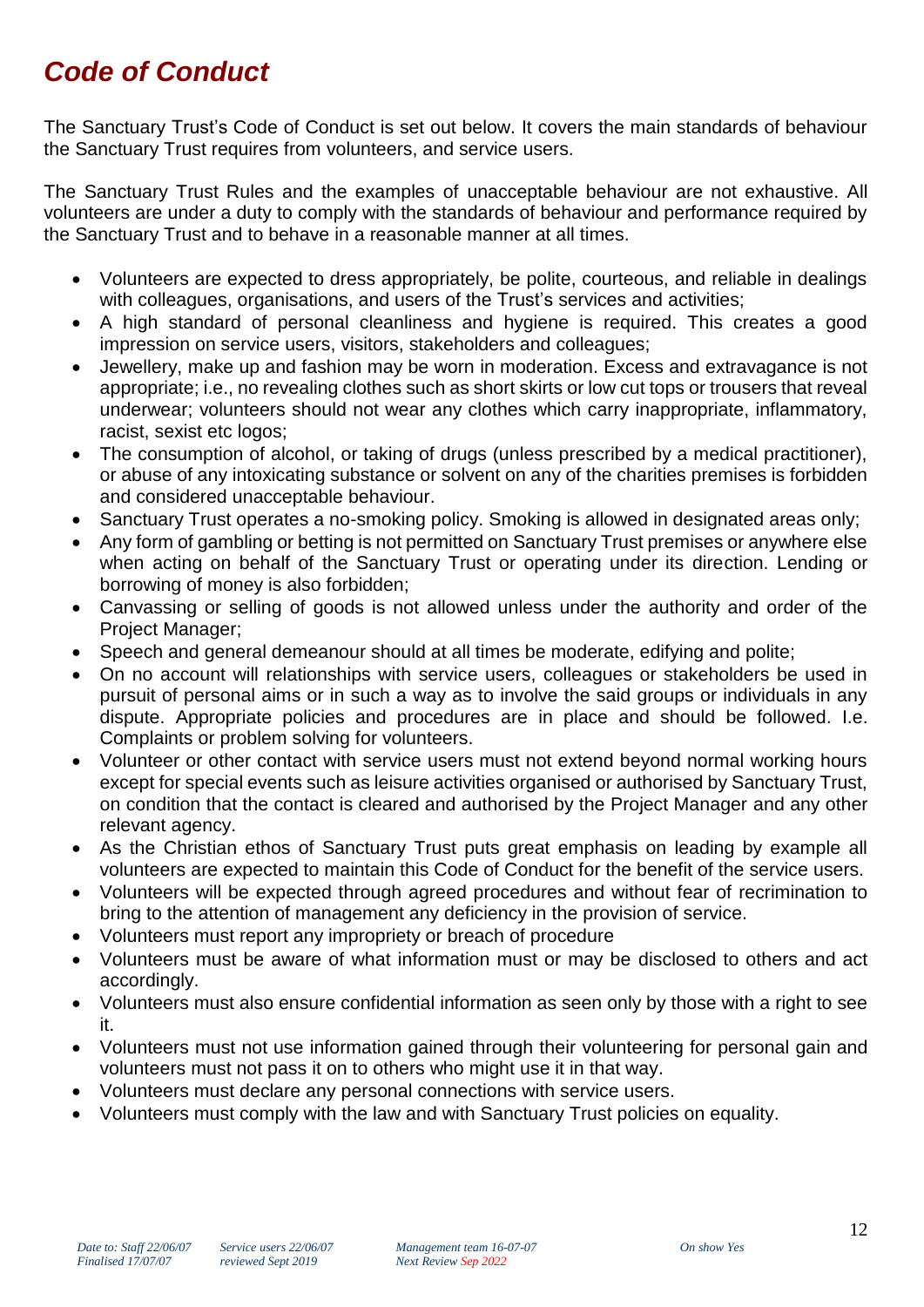# *Confidentiality*

#### **The Sanctuary Trust has a confidentiality policy which all volunteers must adhere to.**

Volunteers are responsible for maintaining the confidentiality of all information to which they are exposed whilst volunteering with Sanctuary Trust, whether this information involves a single member of staff, volunteer, client or other person or involves the main business of the organisation. Failure to maintain confidentiality will result in the termination of the agreement between Sanctuary Trust and the volunteer.

#### *General Aims*

The aim of the confidential Policy is to ensure a confidential service.

The Sanctuary Trust takes the maintenance of confidentiality seriously. Any breach of this policy or its procedures which could lead to asking a volunteer to leave.

#### **Who is it for?**

- The policy is for the guidance and information of:
- Service users
- Staff
- Other agencies and individuals
- Management committee
- Volunteers

# *General principles*

Information will only be obtained and collected to ensure proper service delivery in its widest sense Service users have a right to know what information is held about them and why.

Personal information will be recorded in a way that is clear, honest, non discriminatory and objective. Information may be in written form, on case notes, computer files, in letters to other agencies and individuals or may be verbal and not formally recorded. The policy applies whatever the form. A list of types of information is appended. Care will be taken to ensure that all information is safely stored and secure, and only disclosed in accordance with these procedures.

Information no longer required will be destroyed.

Service users have a right to see any information held about them providing this does not infringe another person's right to confidentiality. Information of a confidential or personal nature will not be shared with any outside agency without the informed consent of the service user. The Sanctuary trust reserves the right to withdraw this promise in cases of risk of danger or harm to the person, project or community, or in certain circumstances involving criminality or immoral practices. Where possible the service user will be informed of the disclosure.

Service users not satisfied that this policy and its procedures have been adhered to, or with the procedures themselves, should use the complaints procedure.

All service users sign a disclaimer form to the effect that relevant/necessary information will be shared with other agencies

# *Volunteer*

Information obtained about volunteers this will include some personal information such as date of birth, next of kin etc. All information is securely locked away and no one has access to this.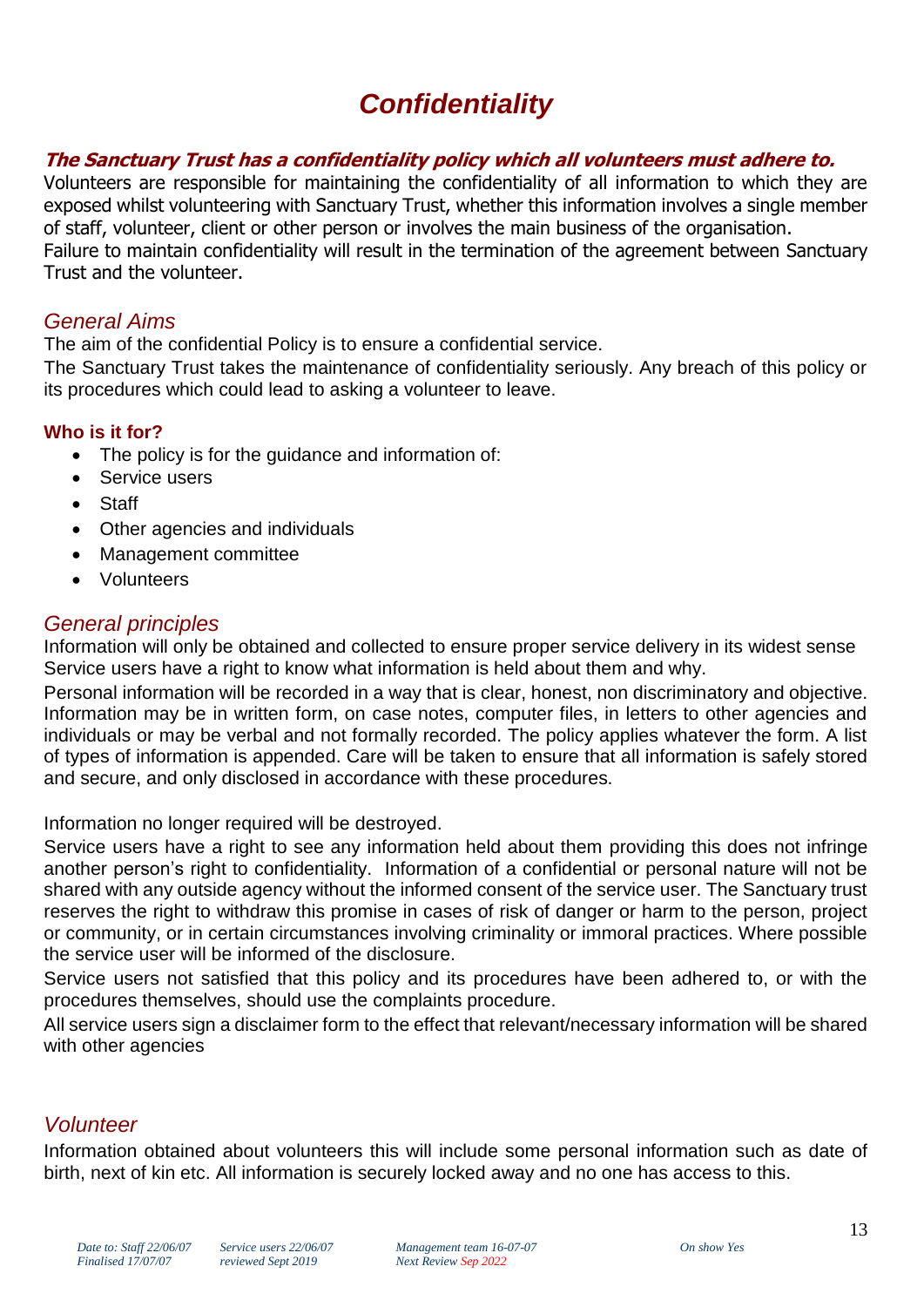No information about volunteers formally or informally obtained should be disclosed without the consent of the volunteers.

# *Changes in Personal Details*

Volunteers must notify the Sanctuary Trust of any change in personal details, including change of name, address, telephone number or next of kin. This will help the Sanctuary Trust to maintain accurate personal details in compliance with the Data Protection Act 1998, and ensure it is able to contact the volunteers or another designated person in case of an emergency.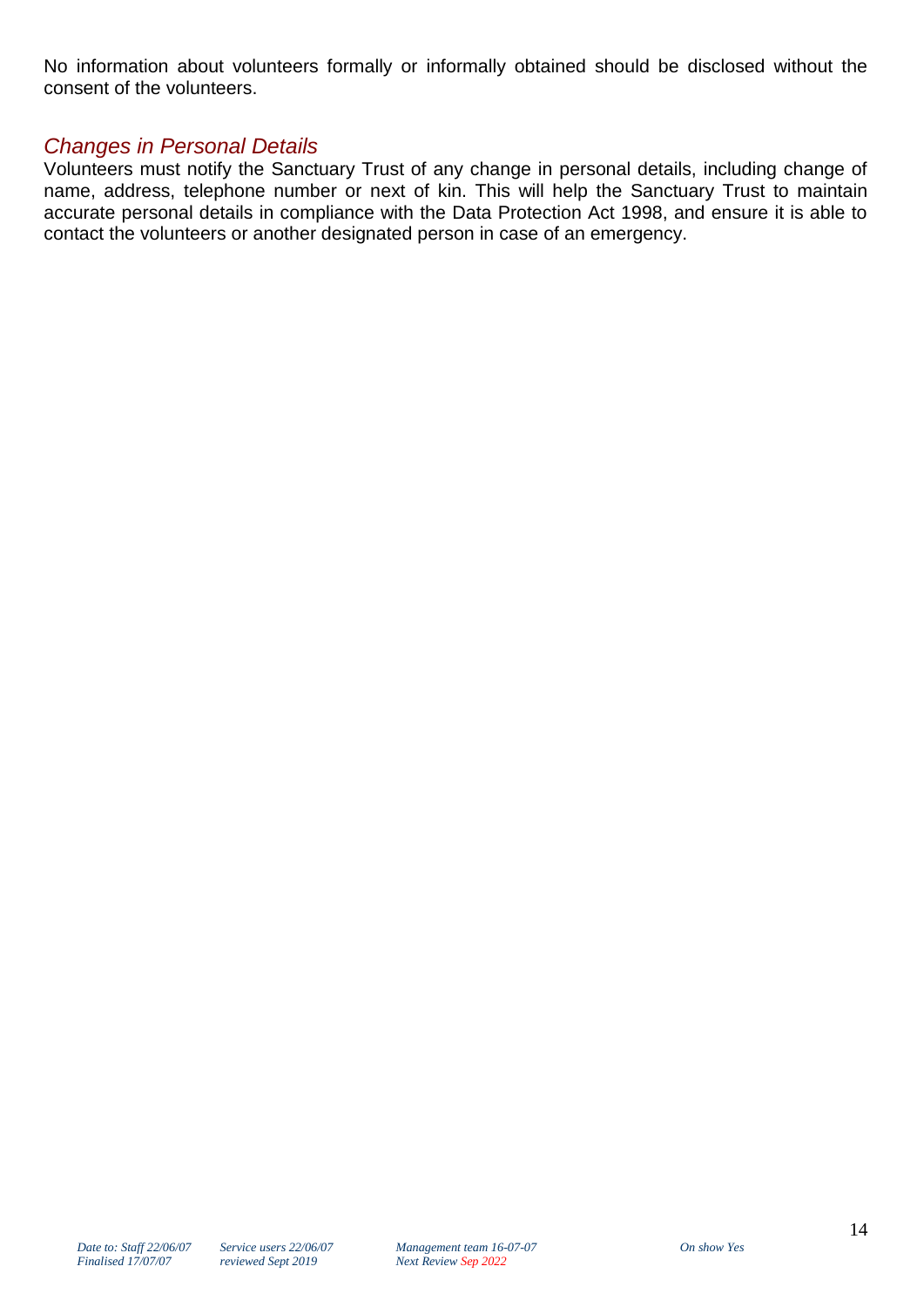# *Equal Opportunities and Diversity Policy*

The Sanctuary Trust is committed to providing a working environment in which volunteers are able to realise their full potential and to contribute to its business success irrespective of their gender, race, disability, sexual orientation, marital status, part time status, age, religion or belief. The Company values the differences that a diverse workforce brings. This is a key employment value to which all volunteers are expected to give their support.

The Sanctuary Trust is committed to identifying and eliminating unlawful discriminatory practices, procedures and attitudes throughout the Company. The Company expects volunteers to support this commitment and to assist in its realisation in all possible ways.

Specifically, The Sanctuary Trust aims to ensure that no volunteers or candidate is subject to unlawful discrimination, either directly or indirectly, on the grounds of gender, race (including colour, nationality or ethnic origin), disability, sexual orientation, marital status, part time status, age, religion or belief. This commitment applies to all aspects of employment, including:

- recruitment and selection, including advertisements, job descriptions, interview and selection procedures;
- training:
- promotion and career development opportunities;
- terms and conditions of employment, and access to employment related benefits and facilities;
- grievance handling and the application of disciplinary procedures; and
- selection for redundancy

Equal opportunities practice is developing constantly as social attitudes and legislation change. The Company will keep its policies under review and will implement changes where these could improve equality of opportunity. This commitment applies to all the Company's employment policies and procedures, not just those specifically connected with equal opportunities and diversity.

# *Promoting Equality and Diversity*

Sanctuary Trust is committed to promoting equality and diversity in the Company as well as in those areas in which it has influence.

Volunteers will be trained on this Equal Opportunities and Diversity Policy and will be provided with equality and diversity training appropriate to their needs responsibilities.

All those who act on Sanctuary Trust behalf will be made aware of the organisations Equal Opportunities and Diversity Policy and will be expected to pay due regard to it when volunteering.

# *Harassment*

Harassment is physical, verbal or non verbal behaviour which is unwanted and personally offensive to the recipient, and which causes the recipient to feel threatened, humiliated, intimidated, patronised, denigrated, bullied, distressed or harassed.

#### *The way in which complaints of unlawful Discrimination and Harassment will be handled*

Discrimination and harassment are often complex matters, and there is no single way of dealing with every suspected or alleged instance. In some cases volunteers may be able to deal satisfactorily with an issue by raising it with their immediate manager.

Should a volunteer feel that they have been harassed by a third party they should initially speak to their line manager, providing full details of their complaint, to see if the matter can be resolved informally. If a volunteer wishes to make a formal complaint he or she should use the problem solving which is set out in the Volunteers Handbook.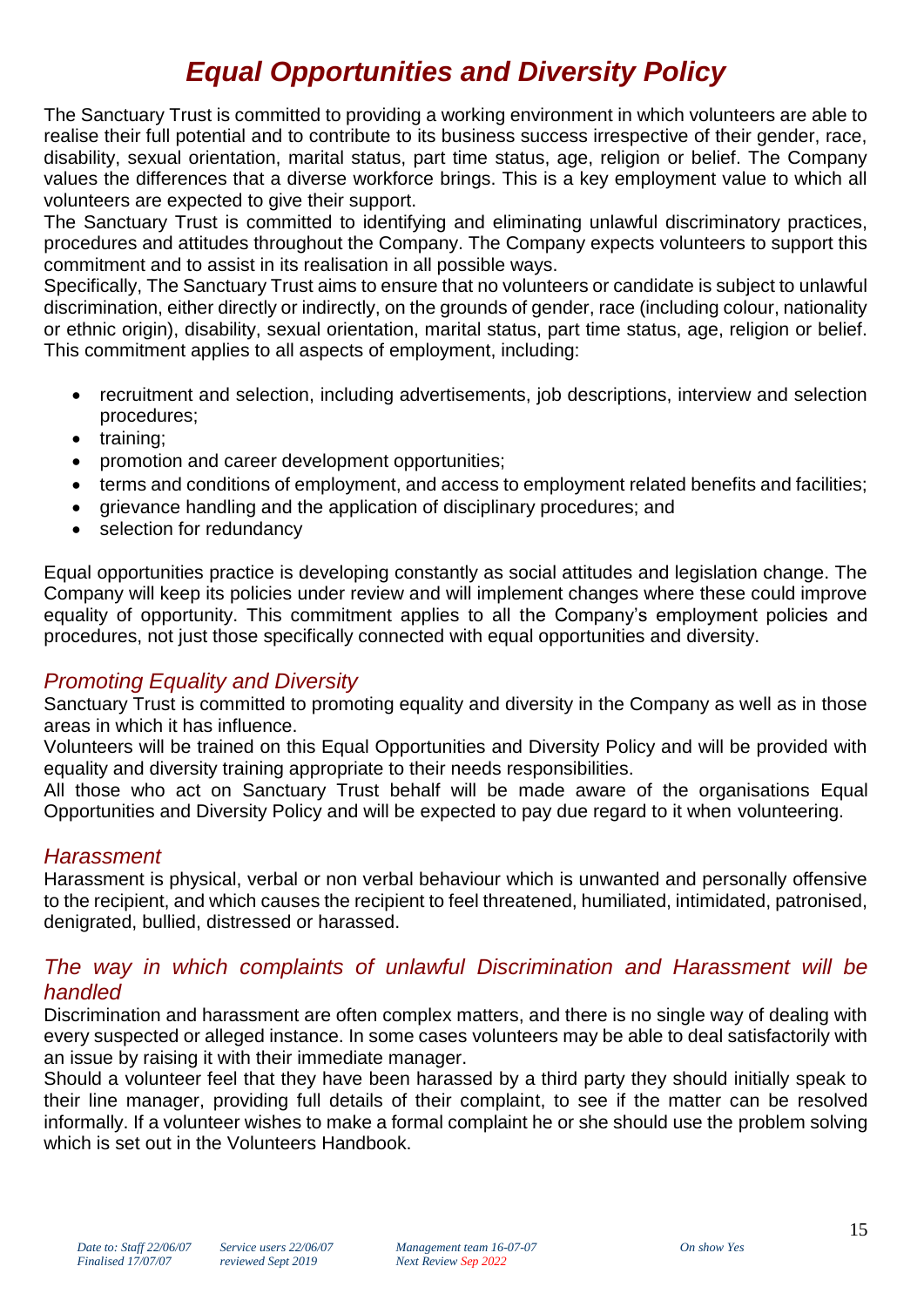# *Property and Equipment*

Except for use on authorised Trust or service user business, volunteers are not permitted to make use of the Sanctuary Trust's telephone, fax, postal or other services.

Volunteers must not remove Trust property or equipment from Trust premises unless for use on authorised Sanctuary Trust business or with the permission of management.

Where a volunteer damages property belonging to the Sanctuary Trust; either through misuse or carelessness, the Sanctuary Trust reserves the right to charge the volunteer in respect of the damaged property.

On leaving the organisation the volunteers must return all Sanctuary Trust property, Sanctuary Trust vehicles, documents or any other items belonging to the Sanctuary Trust. This list is not exhaustive.

# *Lost Property*

- If you find money or property left on any Sanctuary Trust premises, you must hand them into the Project Manager immediately.
- Managers are to keep lost property for a period 2 weeks then dispose of in way appropriate to the article lost.
- Medication should be logged when, by whom and where found and taken to local chemist.

# *Stolen Property*

 If you have had money or property stole, report immediately to appropriate line management who will contact the police.

# *Damaged property*

- Any damage must be reported to appropriate line management.
- No payment can be made for property damaged by any omissions from the activities of Sanctuary Trust, its volunteers, trustees" or beneficiaries or third parties (visitors etc.). This does not affect statutory rights.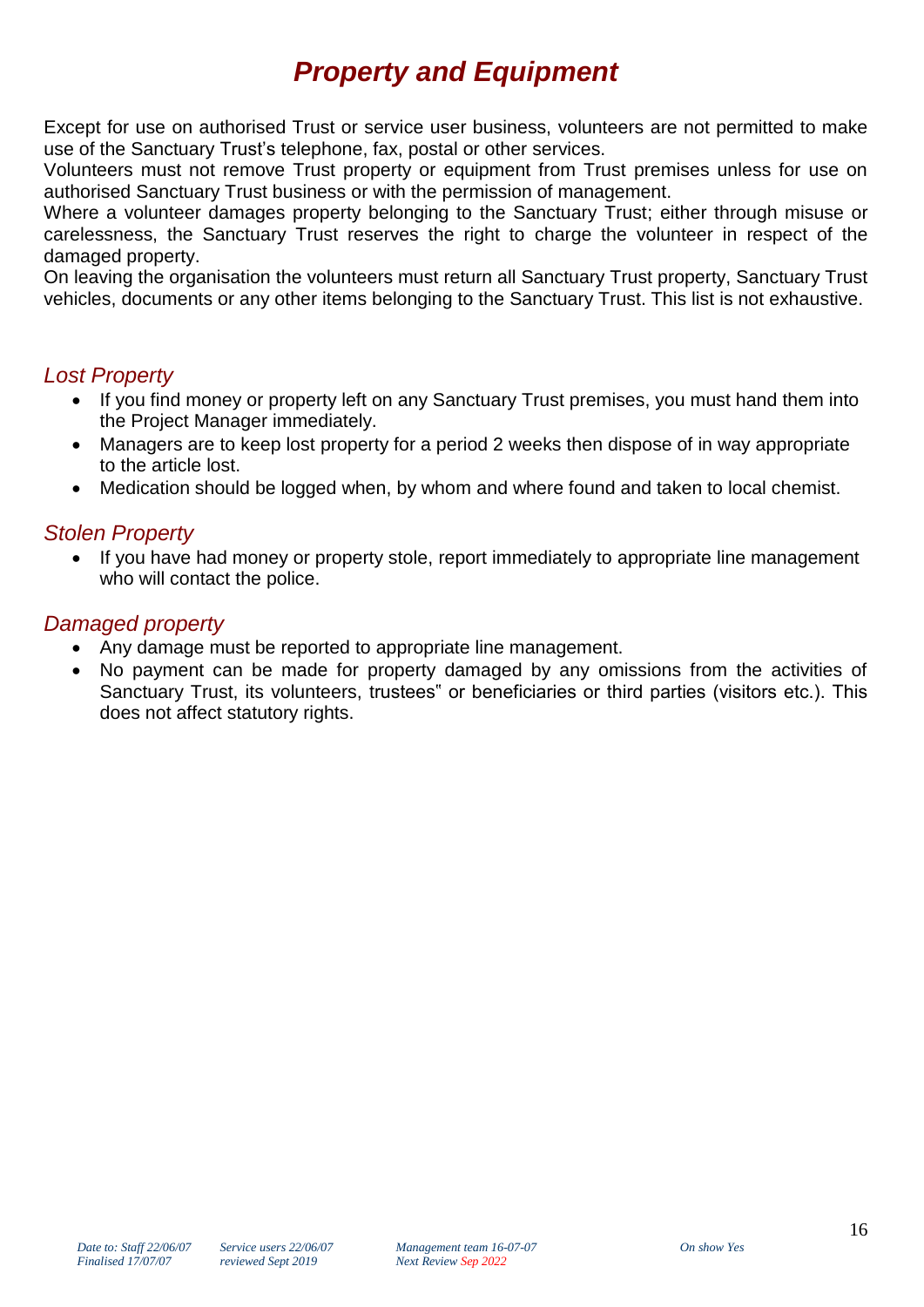# *Vehicles and Driving*

# *Driving Licences and Driving Offences*

- In order to be permitted to use a Sanctuary Trust vehicle a volunteer must hold a full and valid U.K. driving licence.
- Volunteers must normally be aged at least 25 years old and hold a clean driving licence to be permitted to drive Sanctuary Trust vehicles.
- Volunteers who drive Sanctuary Trust vehicles are required to submit up to date copies of their driving licences to the Sanctuary Trust annually, and whenever there is any change to the details on the licence, such as the addition of penalty points.
- If a volunteer is charged or convicted of driving offences, or has his or her driving licence endorsed, the volunteers must report this fact to management at the earliest opportunity and in any event within 24 hours.
- Driving-related fines are the responsibility of the volunteers who incurs them, whether or not incurred in the course of Sanctuary Trust business, and must be paid immediately by the volunteers. If a volunteer fails to pay a driving-related fine, the Sanctuary Trust will directly charge the volunteer the cost of paying this fine. In certain circumstances the Sanctuary Trust may pay the fine on behalf of the volunteers, depending on the circumstances at the time. All requests for such treatment should be made to management, who will consider each request on a case by case basis.
- If a volunteer is disqualified from driving, and the volunteer is required to drive for all or a significant proportion of his or her job, the Sanctuary Trust reserves the right to terminate the volunteer.

# *Daily Observation*

Any defects or damage observed at any time by volunteers or residents, whether the vehicles are in use or stationary, in the observer's control or not or whether the observer is in or outside contracted volunteer hours should be noted in the vehicle log which is situated................................. If it is not possible for the observer to access the log, e.g. the observer is out side contracted working hours and/or not in the Sanctuary building, the defect or damage must be communicated at the earliest opportunity, ideally to the Health and Safety Manager or Operations Director, or at least to another member of staff who can complete the necessary communication.

# *Using Sanctuary Vehicles*

- When using a Sanctuary vehicle the driver must complete all sections of the vehicle log, which is kept..............................................
- No vehicle is to be taken without prior arrangement and completing the relevant departure details in the log.
- On return, the remainder of the log must be completed.
- Any sections of the log that are not applicable to the current use must be completed with the reason for it not being so. (Using the term N/A without noting an appropriate reason is unacceptable)
- Any accidents, parking fines or police involvement, such as vehicle checks, must be brought to the attention of Sanctuary Management, i.e. Operations Director, member of the Management Committee or other senior staff member.
- From the moment the keys leave the Sanctuary General Office, to the moment they are returned to the same, the driver is responsible for the vehicle.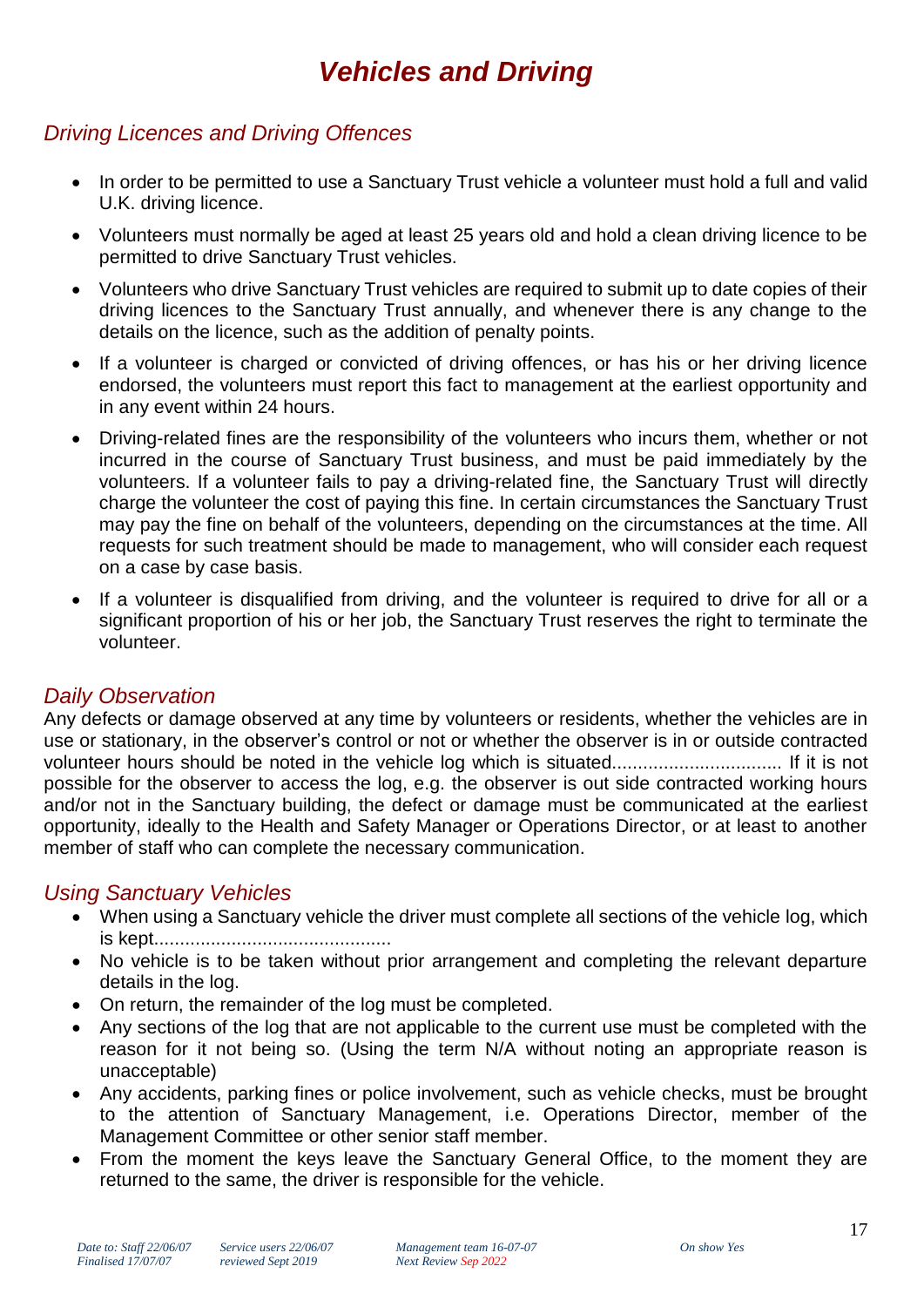When vehicles are being used to transport Sanctuary volunteers it would be prudent and therefore advisable to avoid having all or most of Sanctuary volunteers travelling in the same vehicle at the same time in order to reduce the chances of an incapacitated volunteers team in the event of a vehicle accident.

# *Booking the use of Sanctuary Vehicles*

The person or organisation that has authority and responsibility for the intended use must arrange vehicle bookings through Sanctuary Management i.e. for Sanctuary use; the Director has authority and responsibility. For church fellowship use, the Pastor/Church leader (ship) has authority and responsibility. For local community use, the owner/Manager/Coordinator of the organisation or project has authority and responsibility. For personal use, the person has authority and responsibility.

When receiving booking requests for Sanctuary vehicles, volunteers must check that the person has the correct authority and the booking must be confirmed through Sanctuary Management either directly or at the next volunteers meeting.

#### *Maintenance*

Volunteers are wholly responsible for ensuring the proper maintenance of the vehicle in accordance with the manufacturer's recommendations and the requirements of U.K. law.

The Sanctuary Trust will normally meet the costs of maintaining and repairing Sanctuary Trust vehicles where those costs arise in the course of normal use of the vehicle.

#### *Accidents and Damage*

If damage to a Sanctuary Trust vehicle is incurred as a result of volunteer's negligence, the volunteers will be liable for the total cost of repairing the vehicle. Volunteers are responsible for paying any insurance excess following a claim for damage to a Sanctuary Trust vehicle.

# *Driving Under the Influence of Alcohol or Drugs*

If a volunteer is in charge of a Sanctuary Trust vehicle while under the influence of alcohol or drugs (prescribed or otherwise) where that alcohol or drug use has any potential effect on the volunteers' fitness to drive, he or she will subject to asking to leave there volunteer position.

# *Use of Vehicles on Sanctuary Trust Business*

Volunteers are required to drive in a safe, lawful and efficient manner, in all weather and traffic conditions, observing the recommendations of the Highway Code.

Volunteers must not take a vehicle onto the road if they know or suspect that it has a serious defect. The image that the Sanctuary Trust presents to its customers is influenced by the cleanliness and appearance of its vehicles. Volunteers are asked voluntarily to wash and clean Sanctuary Trust vehicles as often as it is necessary to maintain a smart professional image.

Volunteers are required to use the most direct routes when carrying out Sanctuary Trust business. Volunteers are required to advise management of any problems or delays which could affect the scheduling for that day.

Volunteers must always lock and alarm the vehicle when they leave it unattended.

The safety and security of the vehicle, passengers or loads are the responsibility of the driver.

# *Use of Sanctuary Mini Bus (And Other Company Vehicles)*

General Statement of Purpose:

Sanctuary Trust will endeavour to provide vehicles and transport to fulfil the mission statement, aims and purposes of the company.

# *Priority Order of Use*

 Sanctuary vehicles are to be used mainly for transporting service users to Sanctuary planned and volunteered events (mainly in the case of a mini bus), or for the fulfilment of company requirements under the authority and order of management.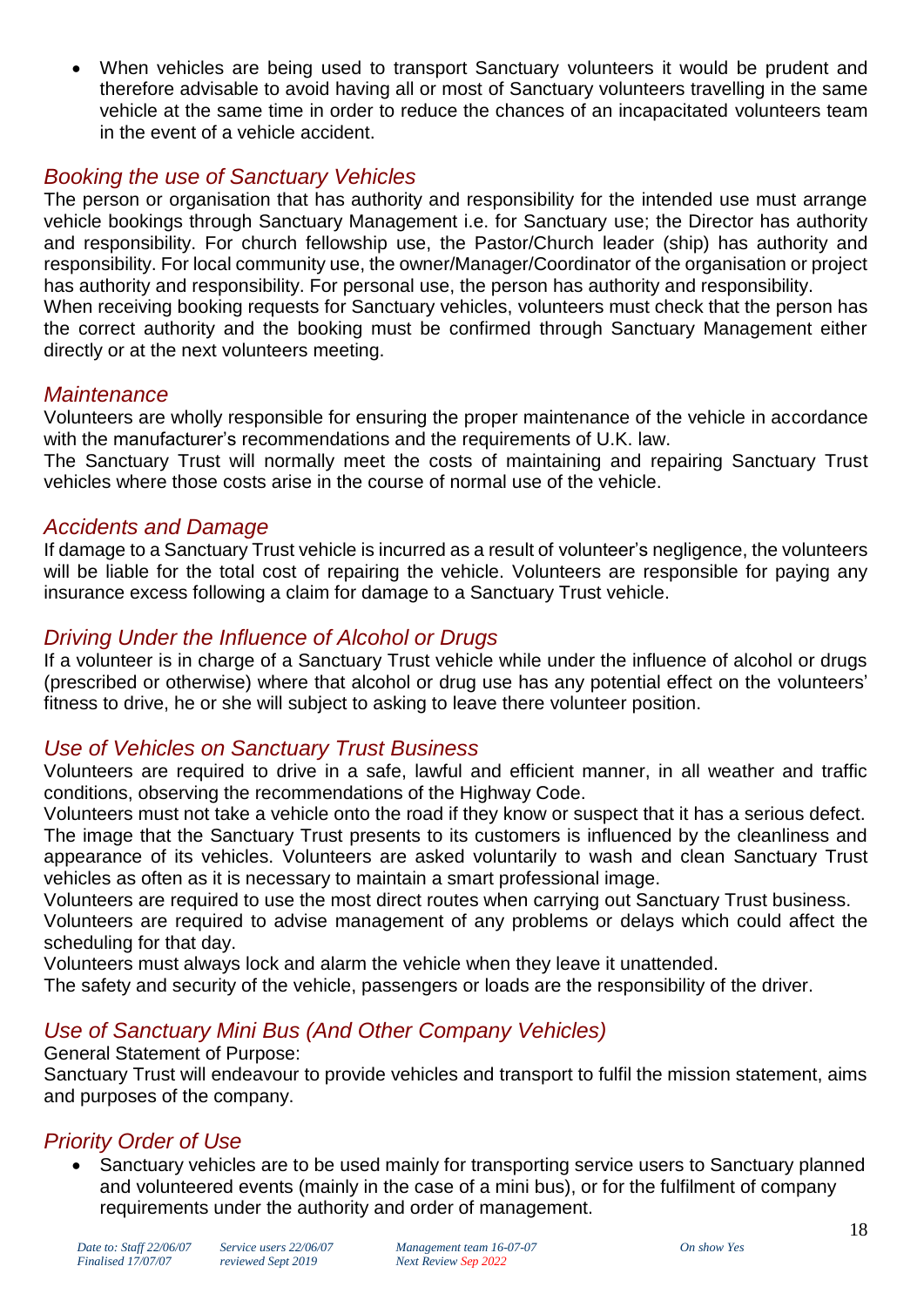- Second priority, if not needed for the above, is use by a church fellowship.
- Third priority is local community use.
- Four the priority is personal use, although this is to be discouraged, except in exceptional circumstances.

#### *Booking Sanctuary Vehicles*

Any required vehicle use will be noted in the diary, including repairs, to prevent confusion and disappointments over availability.

No forward bookings are permitted for reasons  $2 - 4$  unless it is within 7 days of the need.

If a Sanctuary vehicle was requested for reasons  $2 - 4$  but was already required for reason 1 arrangement may be made if the hirer offered a suitable alternative vehicle for the required Sanctuary use.

In case of -

- a request that is not straight forward
- a personal request by a member of volunteers/Management Team
- a conflict of interest
- an appeal
- The management will make final decisions.

# *Mobile Telephones and Driving*

It is a criminal offence to drive (or have another person drive) a motor vehicle while using a 'hand held' mobile telephone.

For the purposes of the legislation, driving will include sitting in a stationary vehicle with the engine running and a hand held mobile telephone will include any hands free mobile telephone if it is held at any point during the call. Using a hands free mobile phone while it is in its holder will not be an offence. Passengers in vehicles are not prohibited from using hand held mobile telephones; however, they must not hold it for the driver to use in a moving vehicle.

# *Hand Held Mobile Telephones*

Volunteers must:

- never use a hand held phone while driving;
- $\bullet$  keep the phone switched off while driving; and
- only use the phone once the vehicle has been parked in a safe place and the engine has been switched off

# *Hands Free Mobile Telephones*

Even a hands free phone can cause distraction and it should not be used for making calls while driving. Volunteers who wish to make a call while driving should only use the telephone once the vehicle has been parked in a safe place and the engine has been switched off.

It is also preferable not to use a hands free telephone for taking calls if at all possible. In circumstances where volunteers must take a call they should say they are driving and end the call quickly.

Where a hands free telephone is used to take a call whilst driving the telephone must remain in its holder at all times and must not be held at any point during a call.

# *General*

Volunteers should:

- use voicemail or call divert so that messages can be left while driving;
	- use breaks from driving to take calls this also reduces tiredness;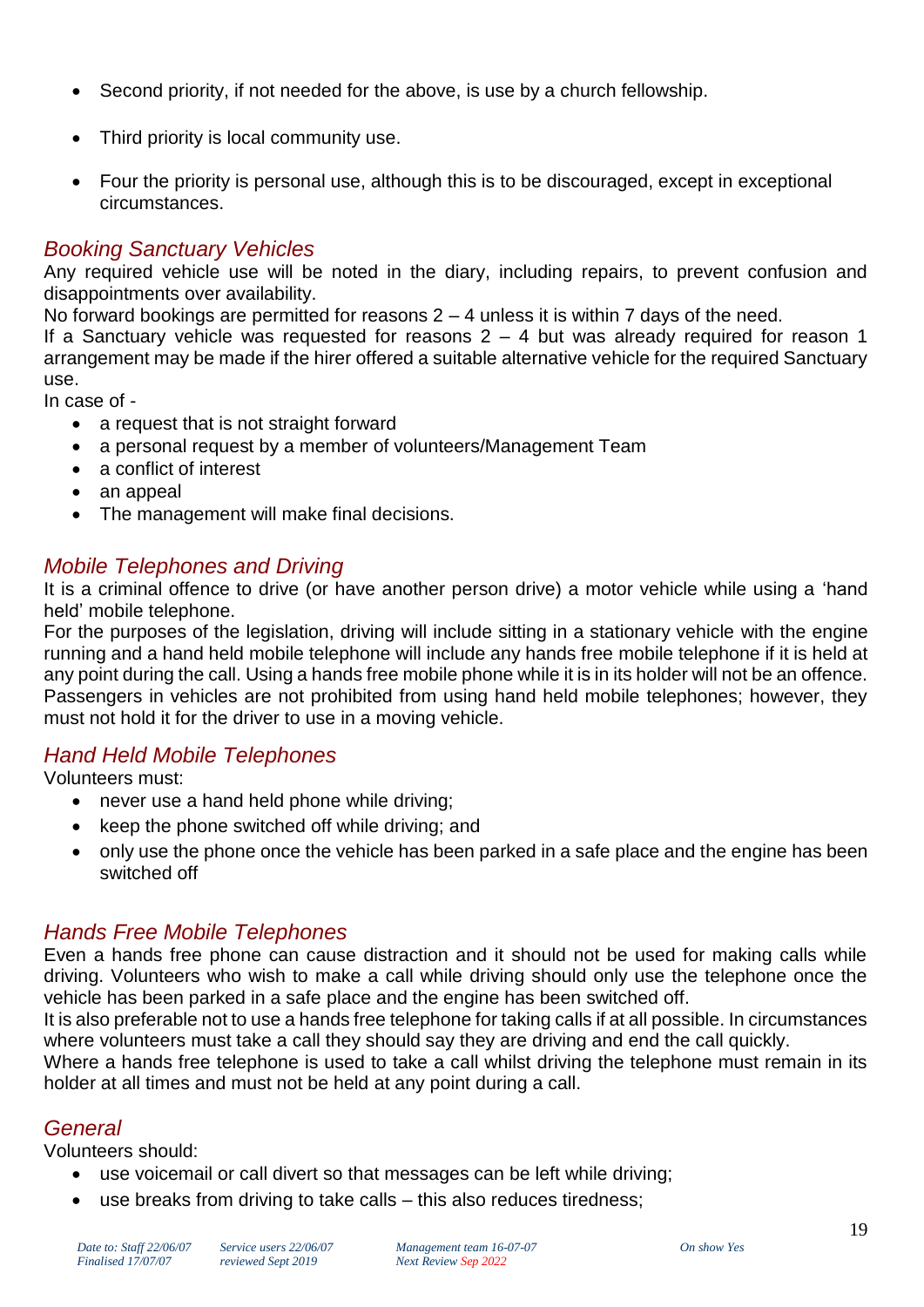- never stop on hard shoulders except in an emergency; and
- never require any other volunteers to breach the terms of this policy

Breach of any of the terms of this policy may result in asking you to leave your volunteer position.

# *Office and Mobile Telephones*

Sanctuary Trust telephones is provided for business purposes. Personal calls must be kept to a minimum level.

The Sanctuary Trust reserves the right to charge the cost of excessive personal telephone calls made by volunteers on Sanctuary Trust office or mobile telephones.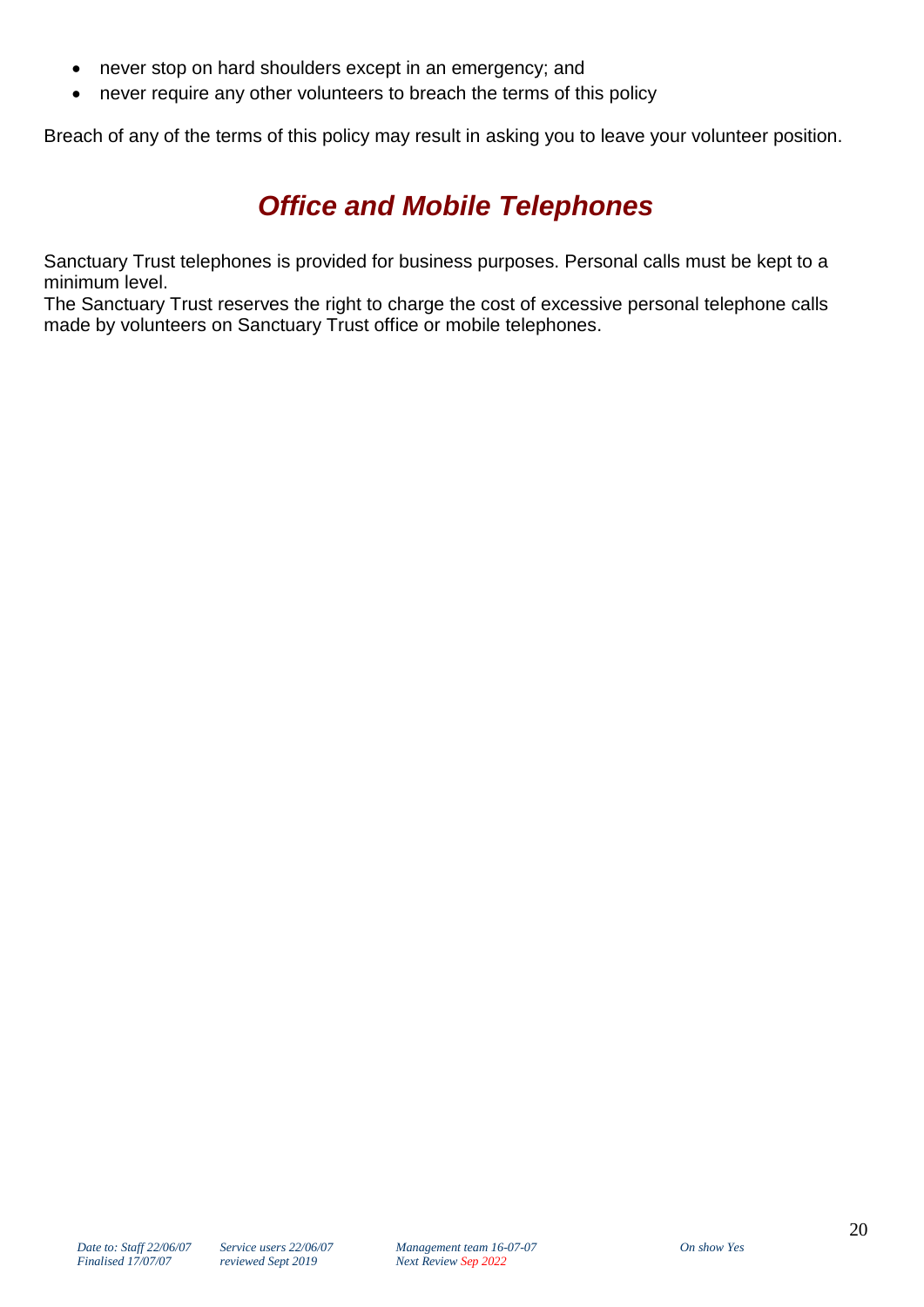# *Health and Safety*

Volunteers are required to gain an understanding of the Sanctuary Trust's health and safety procedures, observe them, and ensure that safety equipment and clothing are always used. Volunteers must report all accidents, however small, as soon as possible, making an entry in the Sanctuary Trust's Accident Book.

# *Health and Safety Policy*

Our statement of general policy is:

- To provide adequate control of the health and safety risks arising from company work activities;
- To consult with our volunteers on matters affecting their health and safety;
- To provide and maintain safe equipment;
- To ensure safe handling and use of substances;
- To provide information, instruction and supervision for volunteers;
- To ensure all volunteers are competent to do their tasks, and to give them adequate training;
- To prevent accidents and cases of work-related ill health;
- To maintain safe and healthy working conditions
- To review and revise this policy as necessary and at regular intervals.

#### *Signed: Ellis Whittam Overall Responsibility Date: 25th February 2012 Last reviewed September 2016 Review date September 2019*

# *Responsibilities*

Overall and final responsibility for health and safety

Mr. B Wild - Chairman

Overall responsibility for ensuring this policy is put into practice is delegated to

Mr D.N.Lackner-Smith – Director of Operations

Day to day responsibility for ensuring this policy is put into practice is delegated to Project Managers

To ensure health and safety standards are maintained and improved, the following people have responsibility in the following areas:

- General Building Kitchen & Fire Project Manager
- Day to Day Risk Assessments All Volunteers
- Financial stability Mr. Richard Shaw Finance Director
- Human Resources management Natwest Mentor

# *All volunteers have to:*

- Co-operate with supervisors and managers on health and safety matters;
- Not interfere with anything provided to safeguard their health and safety;
- Take reasonable care of their own health and safety;
- Report all health and safety concerns to an appropriate person (as detailed in this policy statement).

# *Health and safety risks arising from our volunteer activities*

Risk assessments will be undertaken by volunteers when necessary.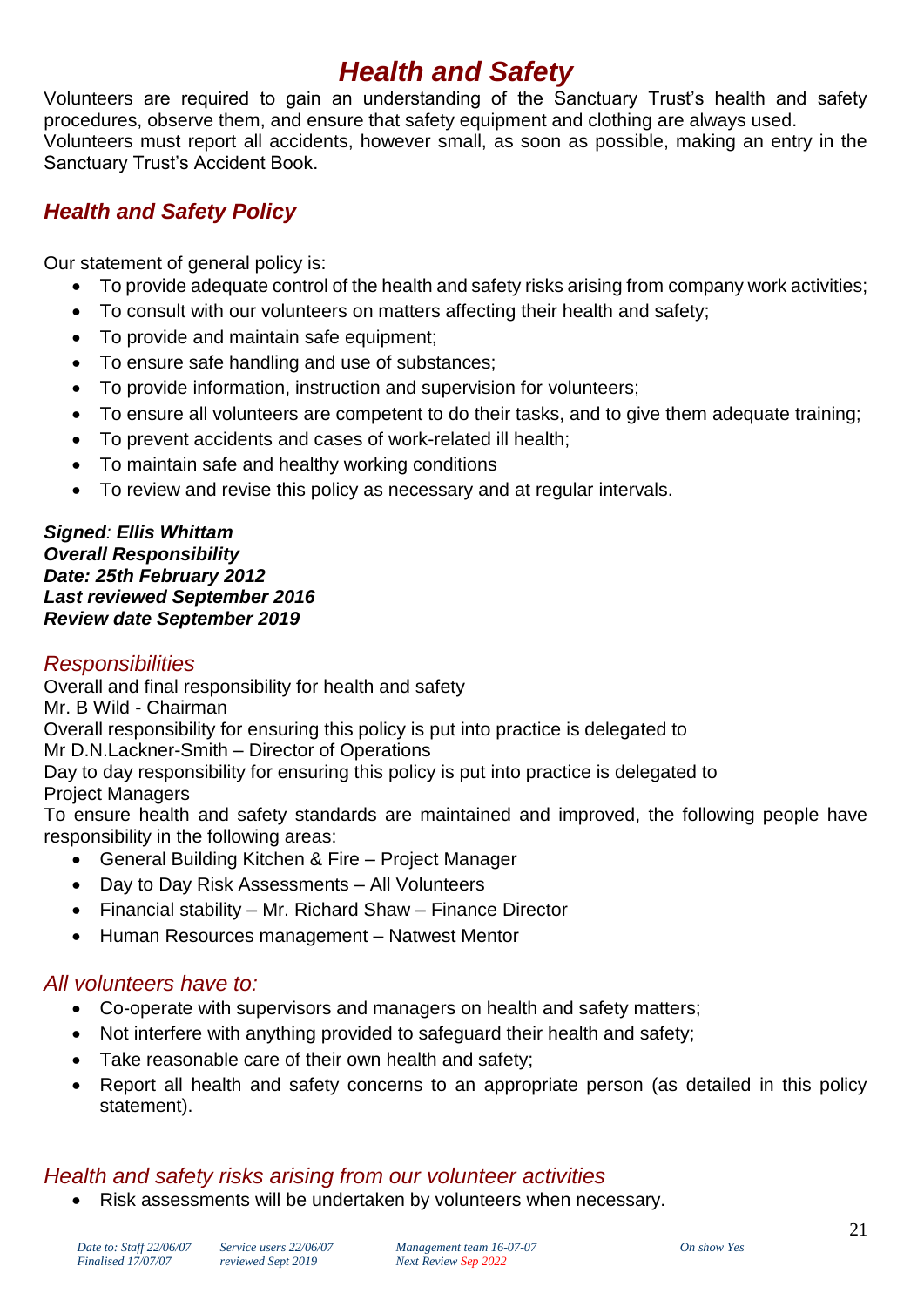- The findings of the risk assessments will be reported to the appropriate person following procedure.
- Action required to remove/control risks will be approved by the Project Manager (and Director of Operations if necessary) who be responsible for ensuring the action required is implemented.
- Management will check that the implemented actions have removed/reduced the risks.

Assessments will be reviewed every 6 months or when the work activity changes, whichever is soonest.

# *Note*

We must assess risks to the health and safety of anyone who may be affected by the work activities, so that we can weigh up whether we have done enough or need to do more to comply with the law – see Management of Health and Safety at Work Regulations 1999. We will find some examples of key areas that we should consider, at the end of this guidance. We will need to involve a number of different people, including our safety representative and volunteers, to do the risk assessments. We need to record the significant findings of our risk assessments in a separate document. Our policy statement only records our arrangements for ensuring the assessments are done, and are kept up to date. Once we have done our risk assessments we must take the necessary action to remove or reduce the risk as is reasonably practicable. For more guidance see HSE"s free leaflets: Five steps to risk assessment I N D G 1 6 3 (rev1) 1998 and

A guide to risk assessment requirements: Common provisions in health and safety law INDG218 1996.

#### *Safe equipment*

- All volunteers will be responsible for identifying all equipment needing maintenance.
- The Project Manger will be responsible for ensuring effective maintenance procedures are drawn up.
- The Project Manager will be responsible for ensuring that all identified maintenance is implemented.
- Any problems found with equipment should be reported to the appropriate RSL in the case of white goods and fixtures and to the Project Manager in all other cases.
- The Project Manger will check that new equipment meets health and safety standards before it is purchased.

# *Note*

We will need to ensure that all plant and equipment (e.g., vehicles, gas appliances, ladders, electrical equipment, lifting equipment, air receivers, and ventilation) that requires maintenance (e.g. pre-shift checks, servicing, thorough examinations) is identified and that the maintenance is done. A logbook will be used to record the maintenance checks. When buying new or second-hand plant and equipment, we must check it meets health and safety standards before buying it. We can find more guidance in the:

- Provision and Use of Work Equipment Regulations 1998,
- Lifting Operations and Lifting Equipment Regulations 1998
- and HSE"s
- Buying new machinery INDG271 1998.

# *Safe handling and use of substances*

# The Project Manager will:

- be responsible for ensuring that all substances that need a COSHH assessment are identified and assessed
- ensure that new substances can be used safely before they are purchased
- ensure that all actions identified in the assessments are implemented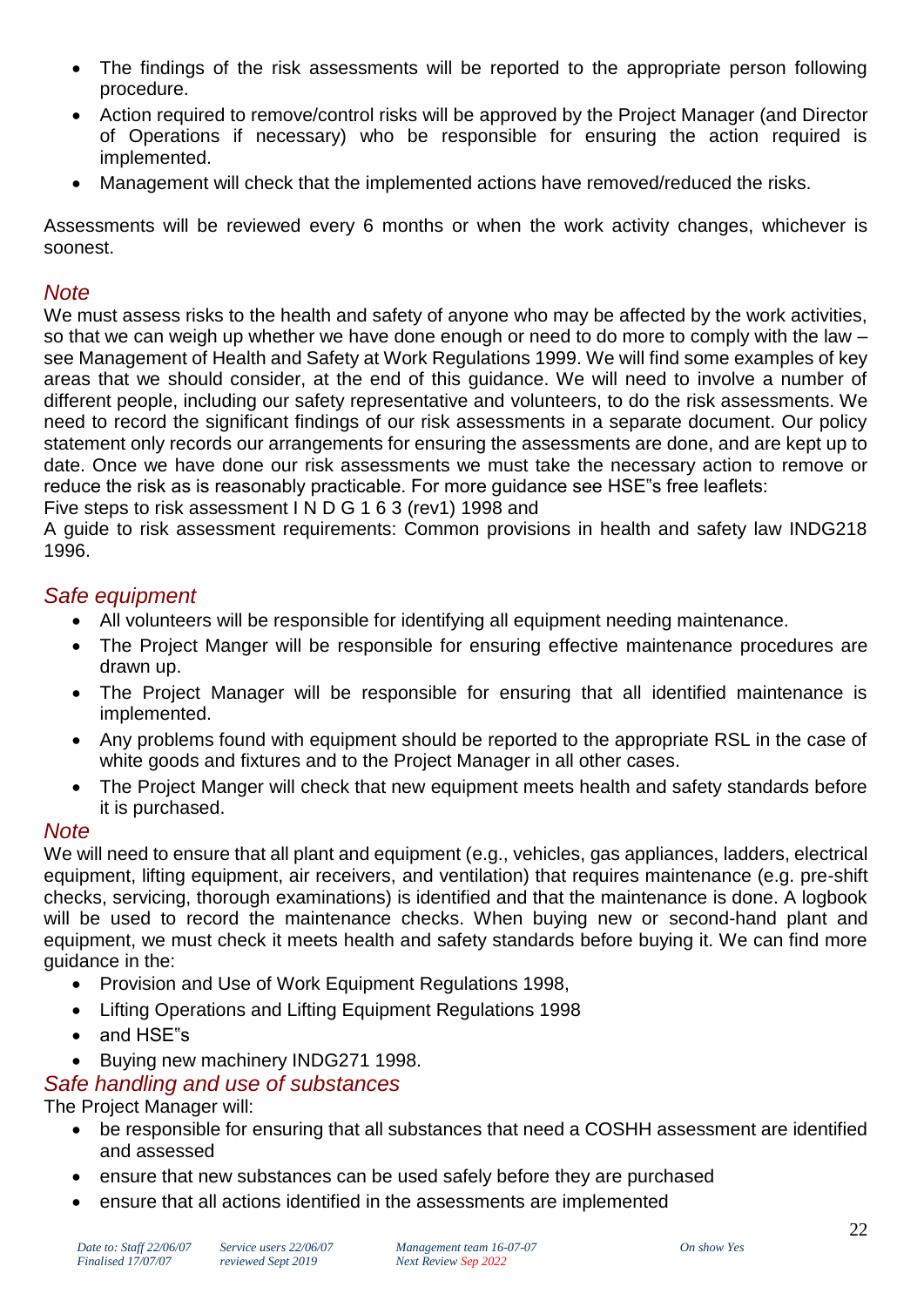- The Operations Team will be responsible for ensuring that all relevant Project Managers are informed about COSHH assessments and information is passed onto volunteers and volunteers.
- Assessments will be reviewed periodically, when a new product is purchased and when work activity changes.

#### *Note*

We must assess the risks from all substances hazardous to health – see Control of Substances Hazardous to Health Regulations (COSHH) 2002. These are known as our COSHH assessments. We should do assessments on substances we use (e.g. adhesives, paints, cleaning agent, solvents) and substances generated from work activities (e.g. dust, fume, vapour). Our assessment should identify any health risks. If there is a risk we should take steps to remove or control the risk. We can find more guidance in H S E"s:

#### COSHH:

A brief guide to the Regulations I N D G 1 3 6 (rev 2) 2003 (free); COSHH essentials: Easy steps to control chemicals HSG193 1999 ISBN 0 7176 2421 8 COSHH ACOP and guidance L 52002 ISBN 0 7176 2534 6.

#### *Information, instruction and supervision*

The Health and Safety Law poster is displayed in the main offices Leaflets are issued by the Operations Team and/or Project Managers Health and safety advice is available from Project Managers and the Operations Team Supervision of young workers and trainees will be monitored by the Project Manager. Line managers are responsible for ensuring that volunteers working at locations under the control of other employers are given relevant health and safety information.

#### *Note*

The Health and Safety Information for Volunteers Regulations 1989 require employers to display a poster (or to provide leaflets) telling volunteers what they need to know about health and safety. We are required to have access to competent advice, either in-house or, if not available, external (e.g. employers organisations, trade associations, trades unions, TECs, consultants). If you have young workers and/or take on trainees or students on work experience, you will need to ensure that they are properly instructed and supervised. We must also do specific risk assessments for young people – we need to take account of their inexperience, lack of awareness of risks and immaturity (see the Management of Health and Safety at Work Regulations 1999). If our volunteers go to work for another employer on our behalf we will need to check that they are given relevant health and safety information for that location, by that employer/company.

# *Competency for tasks and training*

- Induction training will be provided for all volunteers by the Project Manager and the Operations Team and all volunteers will receive an induction pack including volunteer's handbook.
- The Project Manager will identify and provide job specific training and will monitor all training for the project.
- Specific areas of special training are:
- Child protection procedures
- Basic Food Hygiene
- Whistle Blowing (No Secrets)
- Fire protection & safe use of portable fire extinguishers
- Care of Substances Hazardous to Health
- Dealing with aggressive persons
- Welfare benefits training
- Training records are kept at Sanctuary Trust operations office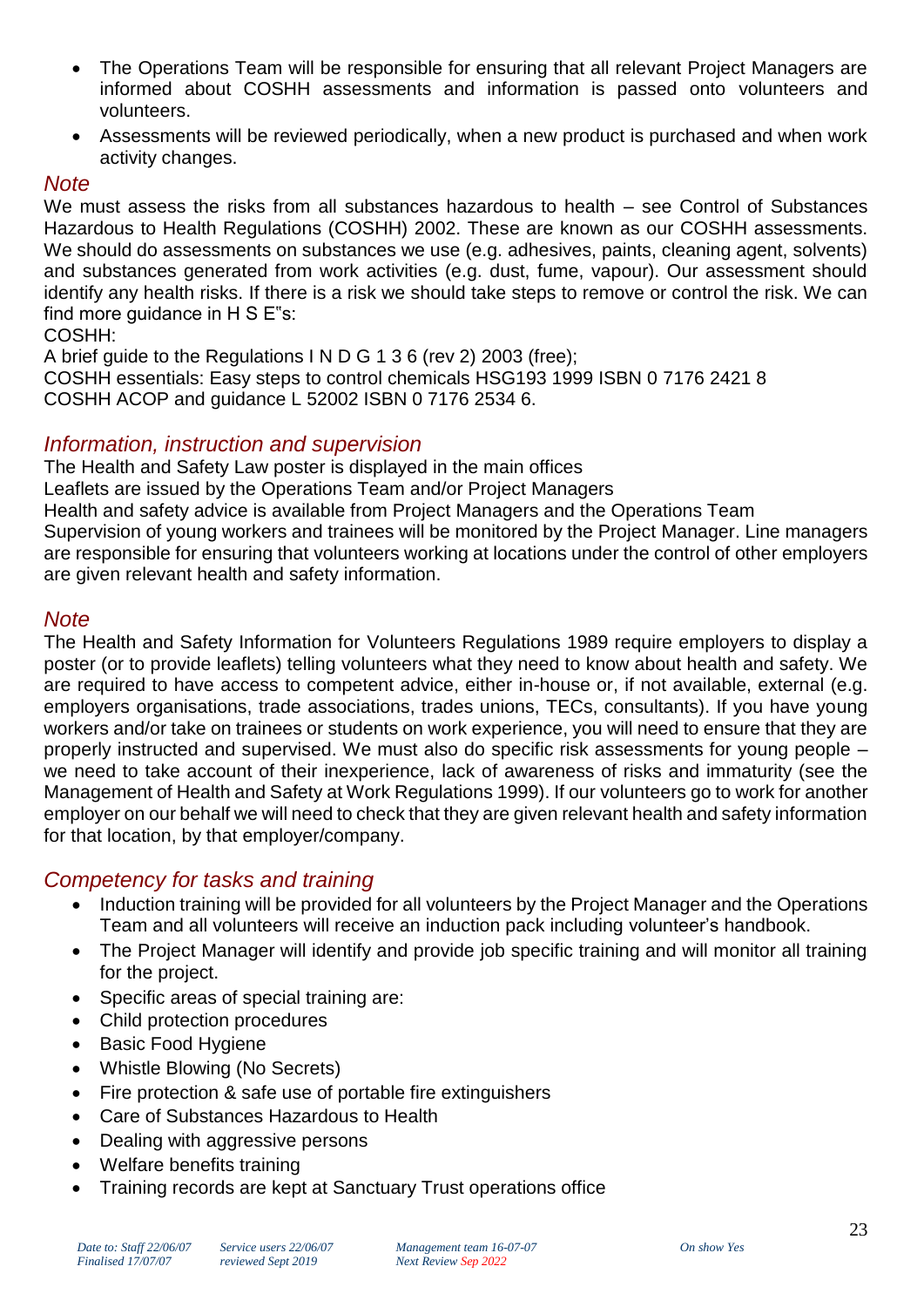All volunteers will identify training needs

# *Note*

All volunteers must be given health and safety induction training when they start at there volunteer placement. This can be combined with other useful information (e.g. induction and hours of volunteering). It needs to cover basic health and safety such as first aid and fire safety. Volunteers will need job specific training, which includes the health and safety aspects of the job. We also have to provide health and safety training for people when risks change, or periodically, e.g. if skills do not get used regularly. Some jobs will require additional special training (e.g. manual handling, driving, slinging techniques, confined space entry and asbestos removal). We may wish to refer to our company-training programme. It is important to keep records of training (even training we have provided in-house) to show that volunteers have received training. We should monitor the training records, so that refresher training is given when necessary.

# *Accidents, first aid and volunteer- related ill health*

There are no jobs that require Health surveillance:

- Health surveillance does not need to be arranged
- Health surveillance records will not need to be kept

The first aid boxes are kept in the kitchens, Main offices and minibus

The appointed person's first-aiders are all workers who work alone or during the night

All accidents and cases of work-related ill health are to be recorded in the accident book. The book is kept in the main office

Project Managers are responsible for reporting accidents, diseases and dangerous occurrences to the enforcing authority.

# *Note*

Volunteers must receive health surveillance for certain work (e.g. work with flour, lead, chrome, asbestos, noise, isocyanides and some chemicals). This will identify any health problems early on so that action can be taken before a volunteer's condition worsens. Our COSHH assessments should identify all areas and the type of health surveillance needed. Where records should contain details of the volunteers the health surveillance procedures, dates and conclusions, the health care professional doing the surveillance will hold the actual medical records as these are confidential. We can find more information in HSE"s

- Health Surveillance at work HSG61 1999; Understanding health surveillance at work: An introduction for employers INDG304 1999 (free)
- And in a number of free leaflets on specific substances.

Providing immediate first aid can prevent minor injuries becoming major ones. As a minimum we must have a first aid box and an appointed person to take charge of first aid requirements. We can find more information in HSE"s free leaflets

- First aid at work Your questions answered I N D G 2 1 4 1997
- Basic advice on first aid at work INDG347 2002.

Recording accidents (even minor ones) means we can see whether we have a problem in a particular area. We must report certain types of accidents and ill health at work, using Form 2508 or Form 2508A – see the Reporting of Injuries, Diseases and Dangerous Occurrences Regulations (RIDDOR) 1995.

# *Monitoring*

- To check our working conditions, and ensure our safe working practices are being followed, regular risk assessments and Health and Safety checks will be carried out.
- Any accident or any recurring illness which may or may not cause absence from work will be investigated.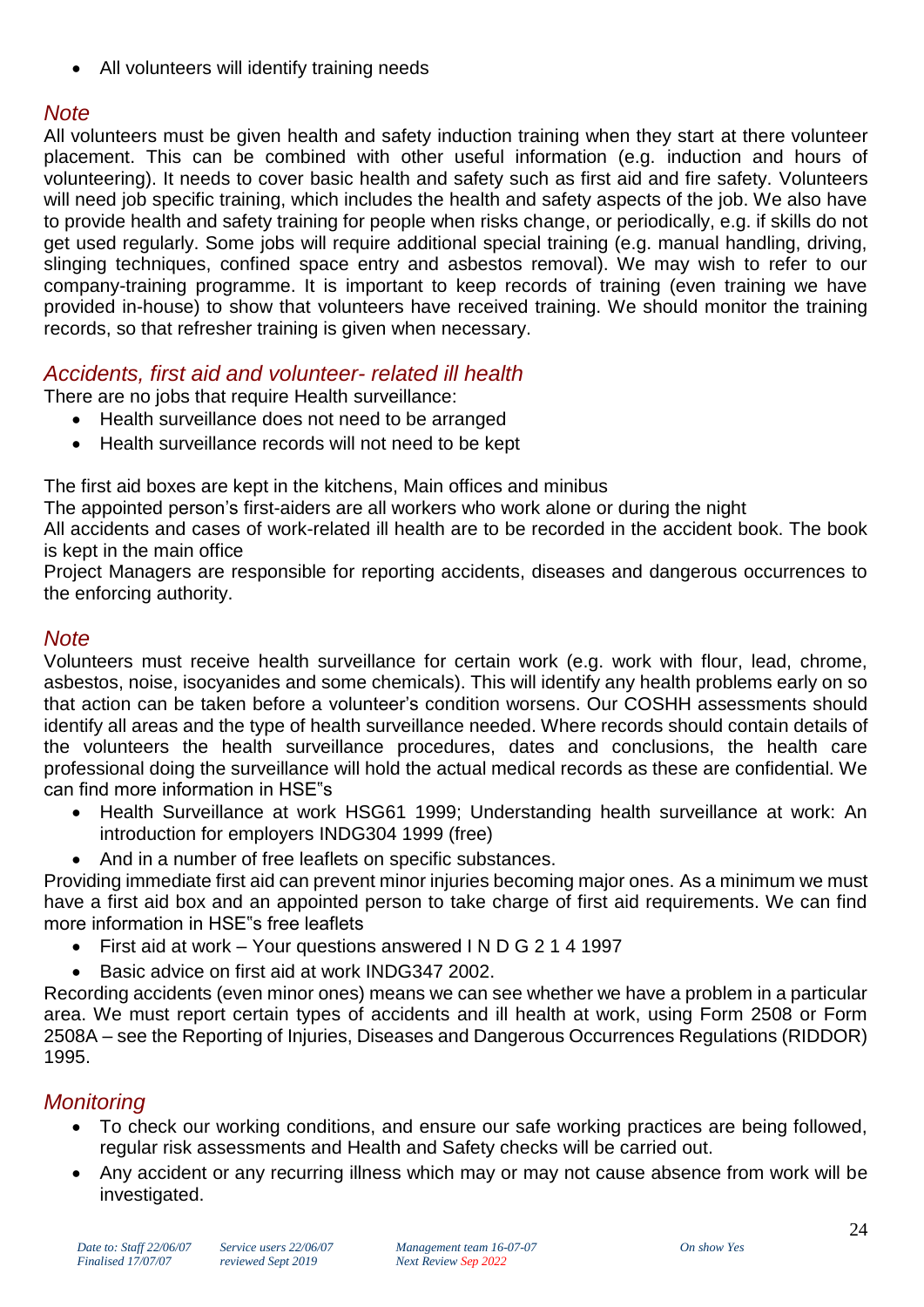- Reports to the Operations Team and Management Committee will be made on a regular basis.
- Project Managers are responsible for investigating accidents and work-related causes of sickness absences.
- Project Managers are responsible for acting on investigation findings to prevent a recurrence. (Though in some cases a whole team effort is required by the project volunteers)

#### *Note*

We must be able to show that we are checking working conditions and systems of work, i.e. that we are monitoring health and safety. We can do this actively and reactively, i.e. before and after something goes wrong. ACTIVELY: you or any other appointed person can carry out inspections, have reports submitted to you by managers, do spot check visits, safety representative inspections, etc. Trade Union safety reps have the right to carry out inspections and investigate accidents. REACTIVELY: we can investigate any accidents or sickness absences that occur. Investigating accidents is a useful way of reviewing our safety systems – ask yourself why the accident really happened and what we can do to stop it happening again. Similarly, if we have a number of volunteers absent because of similar ailments, this might mean there is a problem with their jobs causing ill health. When you find out what went wrong – put it right.

# *Emergency procedures –fire and evacuation*

Project Managers are responsible for:

- Ensuring the fire risk assessment is undertaken and implemented.
- **Escape routes are checked every week**
- Fire extinguishers are maintained by the housing association and checked every 12 months
- Alarms are tested every week
- Emergency evacuation will be tested every week

#### **Health and Safety Officer:** ....................................................

# *Fire*

Plan of all floors, with indication of where extinguishers are kept. Only people who have received training in the use of extinguishers should attempt to use them. In any case they should only be used if the fire is minor and you feel you can tackle it without putting yourself, or others, at risk. Training to be given to volunteers and residents by a qualified fire officer. There must be a clear path to fire exits at all times. Sanctuary has an automatic fire alarm.

When you hear it: LEAVE THE BUILDING

- Volunteers to locate fire by zone indicator.
- Confirm there is a fire.
- Inform fire brigade

# *In Case Of Fire*

All buildings are fitted with an automatic fire alarm. On hearing the alarm, make your way to the nearest exit. Do not re-enter the building until the Officer in Charge, or Assistant, confirms it is safe. Nearest exit: Next nearest

Nearest fire extinguisher:

This location......................................................................... This location

A fire drill will be held monthly. The system will be tested weekly and serviced four times a year. Kitchen fire-fighting equipment - at least one fire blanket and CO2 gas extinguisher.

# *Kitchen Safety and Hygiene*

All Volunteers that are in the kitchen to have basic food hygiene certificate. Sharp knives to be returned to the locked box after use and checked by staff daily. Working surfaces to be cleaned after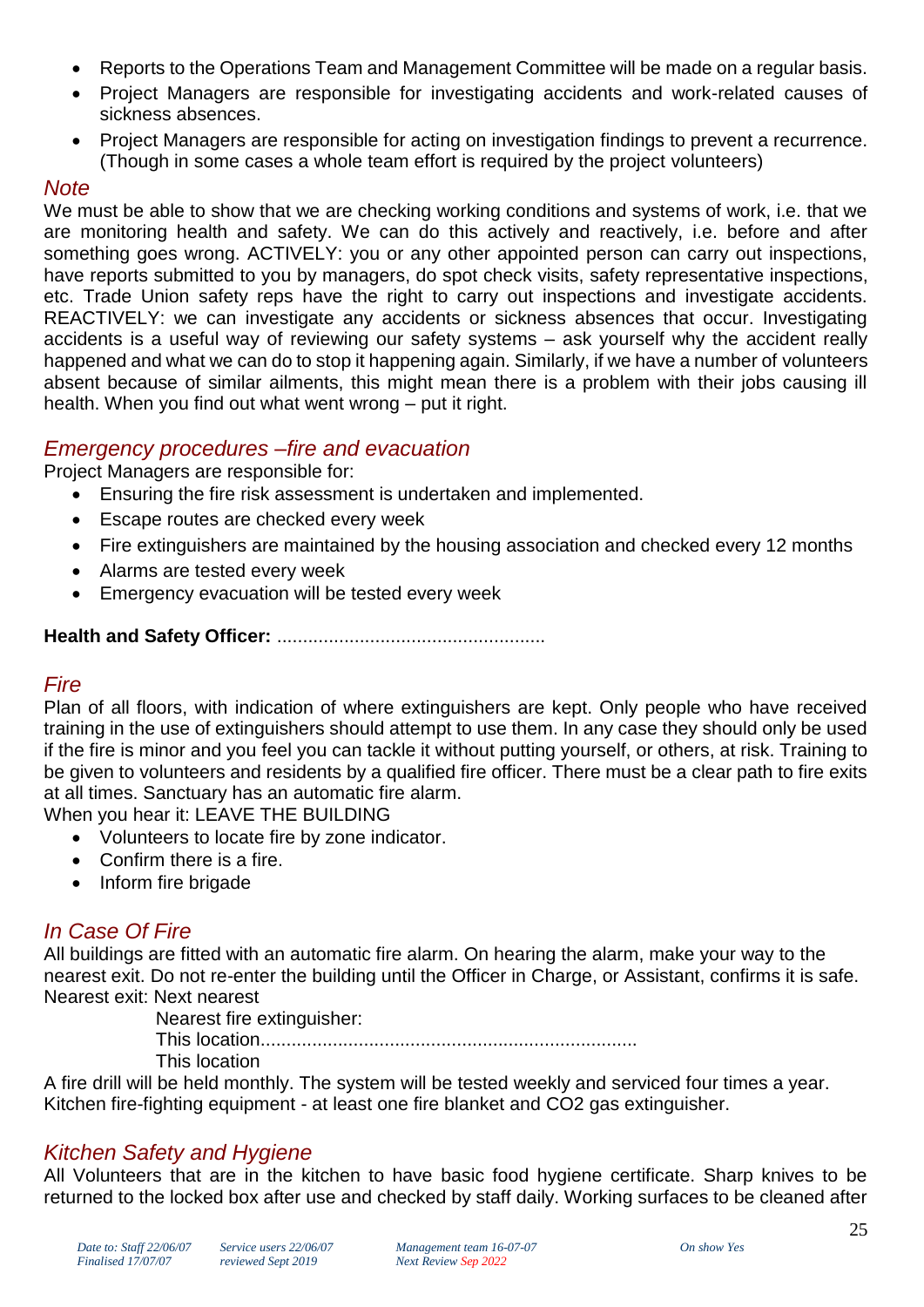use. Cooking, especially with hot fat, must not be left unattended. A volunteer must check to ensure the kitchen and storage areas such as fridges, freezers and larders are clean and tidy daily, to include cooking utensils, food preparation areas and serving areas. This includes facilities to cook, and heat food.

# *Refrigerator and Freezers*

To be kept in good service, clean and operating at 4-6 degrees C for refrigerators and -22C for freezers. Meats, poultry, fish and game must be stored at the base of the refrigerators. Unsealed, fresh and pre-heated food to be covered; and on no account stored in metal tins or vessels. Containers such as ceramic, plastic, nylon or glass must be used. Foods must not come into contact with each other, especially meat, poultry, game and fish and this includes meat etc. coming into contact with vegetables. Care must be taken to see that food is not stored longer than the sell-by date and that any leftovers which can be re-used are labelled and dated. All fresh, pre-cooked, re-usable food to be consumed or discarded in reasonably safe time and not to be stored longer than reasonably safe to do so, at the discretion of the Health and Safety officer, or trained member of staff. Food to be dated when they should be discarded.

# *Freezers*

All foods to be contained in sealed packages or containers dated and labelled showing a safe date by which the food must be consumed or discarded.

# *Food Preparation Areas and Utensils*

All working surfaces such as worktops and cutting boards to be kept free from cuts, scratches and defects. Cutting boards and knives, when being used for red and white, cooked and uncooked meats to be kept separate and apart from other foods. Nylon or plastic cutting boards to be used and colour coding to be adhered to.

# *General Hygiene and Safety in the Kitchen*

*NO SMOKING* in the kitchen/dining area, recognised food preparation areas or while handling food or storing food. The kitchen must have adequate lighting. The floor must be kept clean and free from spillages. Spillages must be dealt with at once. If the floor is left wet, a warning sign must be used to indicate. The kitchen must be well ventilated especially

when cooking is taking place. Re-heated food to be cooked or re-heated to a boiling temperature for more than 2 minute; cold foods to be kept cold.

voice excessively as working at such a high stress levels can put volunteers at risk by losing composure and self-control and aggravating the situation.

# *Personal hygiene, protective clothing and inoculations*

Hands are to be washed before preparing any food. Volunteers preparing or handling food to be well groomed and wearing clean clothes, preferably an apron. Other items of protective clothing to be considered for use in the kitchen: rubber gloves for washing up, a protective hat or headgear, oven gloves.

Volunteers are not permitted to handle or prepare food if they have open sores, cuts or breaks in the skin on the hands, without the use of clean and new rubber gloves. If the volunteer is preparing food has an injury or wound on any part of his anatomy and there is a danger that the wound may contaminate any food stuff, or is in any way thought to be unhygienic, he/she must not be permitted to handle/prepare food in the kitchen and other areas.

Any protective wound dressing used by the person preparing food must be of the type visibly recognisable in case the dressing becomes dislodged, for example, blue, and not flesh coloured.

# *Accidents*

All accidents are reported in the accident book kept in the general office. First aid: minor injuries can be treated using the first-ail kits in either office. More serious injury, person taken to Rochdale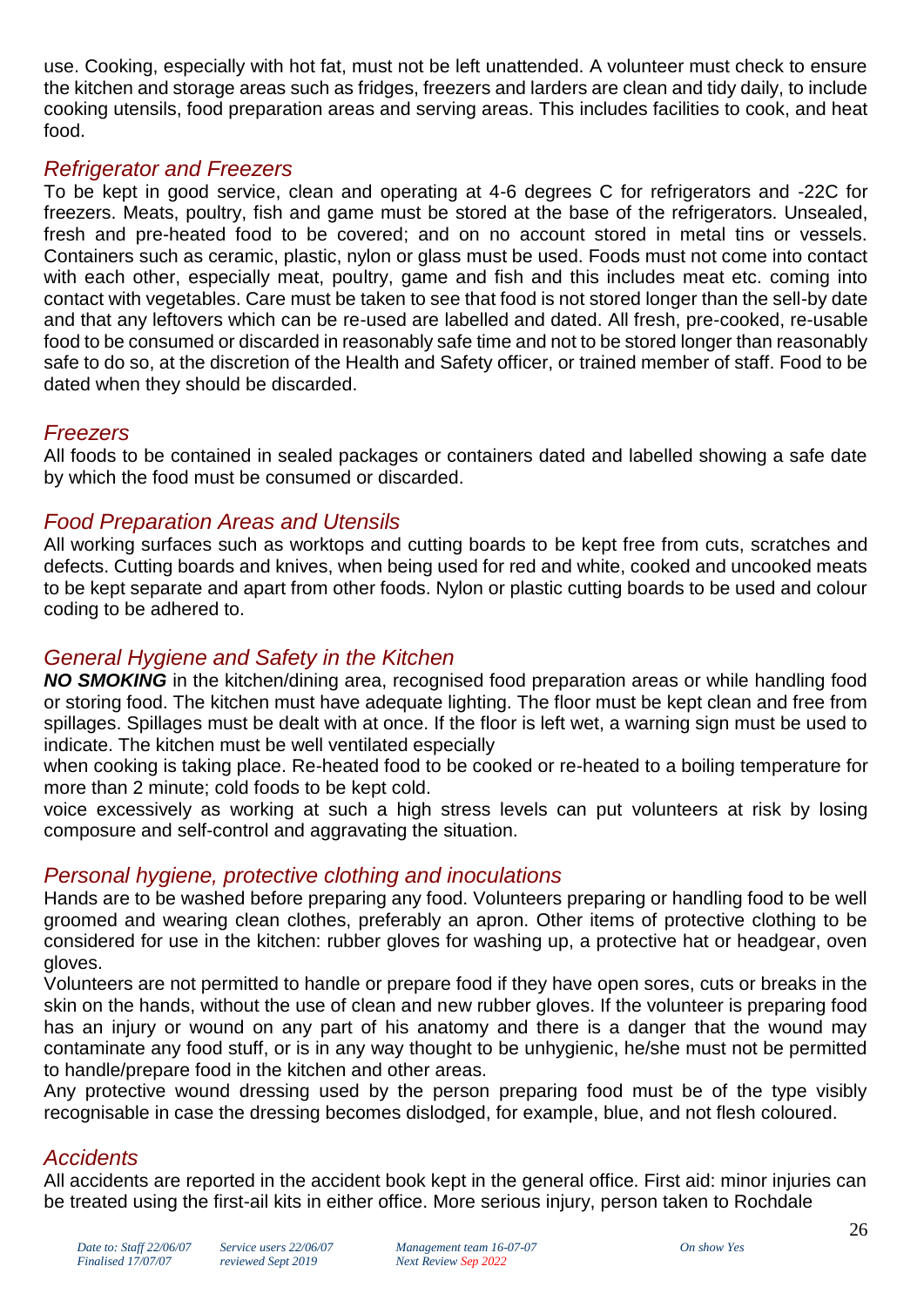Infirmary, or ambulance called. Staff should be trained in first aid and the aim should be to have at least one trained member on each shift.

In conjunction with RIDDOR 1995 as displayed in the office.

# *Risk Assessments*

Must be carried out as per risk mapping programme

# *Lone Volunteer Policy*

#### *The Sanctuary Trust responsibilities*

The Sanctuary Trust has an obligation under the Health and Safety at Work (etc) Act 1974 (HSW Act) and the Management of Health and Safety at Work Regulations 1999 (MHSW Regulations) to provide a safe, secure environment for every volunteer. This includes the risk of volunteer working alone. Employers are also under a duty to provide facilities for first aid under the Health and Safety (First Aid) Regulations 1981. The purpose of this policy is to ensure that any risks associated with volunteering in isolation are identified and action is taken to remove or reduce those risks. Volunteers should bear in mind that although it is the legal responsibility of the organisation to provide safe systems of work, volunteers have a responsibility to follow safe working practices.

# *To do this, volunteers should:*

- Ensure they do not take unnecessary risks
- Make their managers aware of any medical conditions that might have developed
- Seek and follow advice from their manager
- Follow all health and safety procedures
- Report any incidents including threats and potentially dangerous situations using the Incident Reporting form. *These forms can be found in all Sanctuary Trust premises.*

# *Can people legally work alone?*

Although there is no general legal prohibition on working alone, the broad duties of the HSW Act and the MHSW Regulations still apply. Establishing safe volunteering practices for lone workers is no different from organising the safety of other volunteers, except that lone workers do face particular problems.

# *Reporting risks*

Reducing risk must take priority. Any risk that would pose an immediate threat must be acted upon instantly in order to reduce risk. If any volunteer notice an element of risk whilst volunteering, whether it be a risk to themselves, their clients, or the public, it is that volunteer's duty to report the risk.